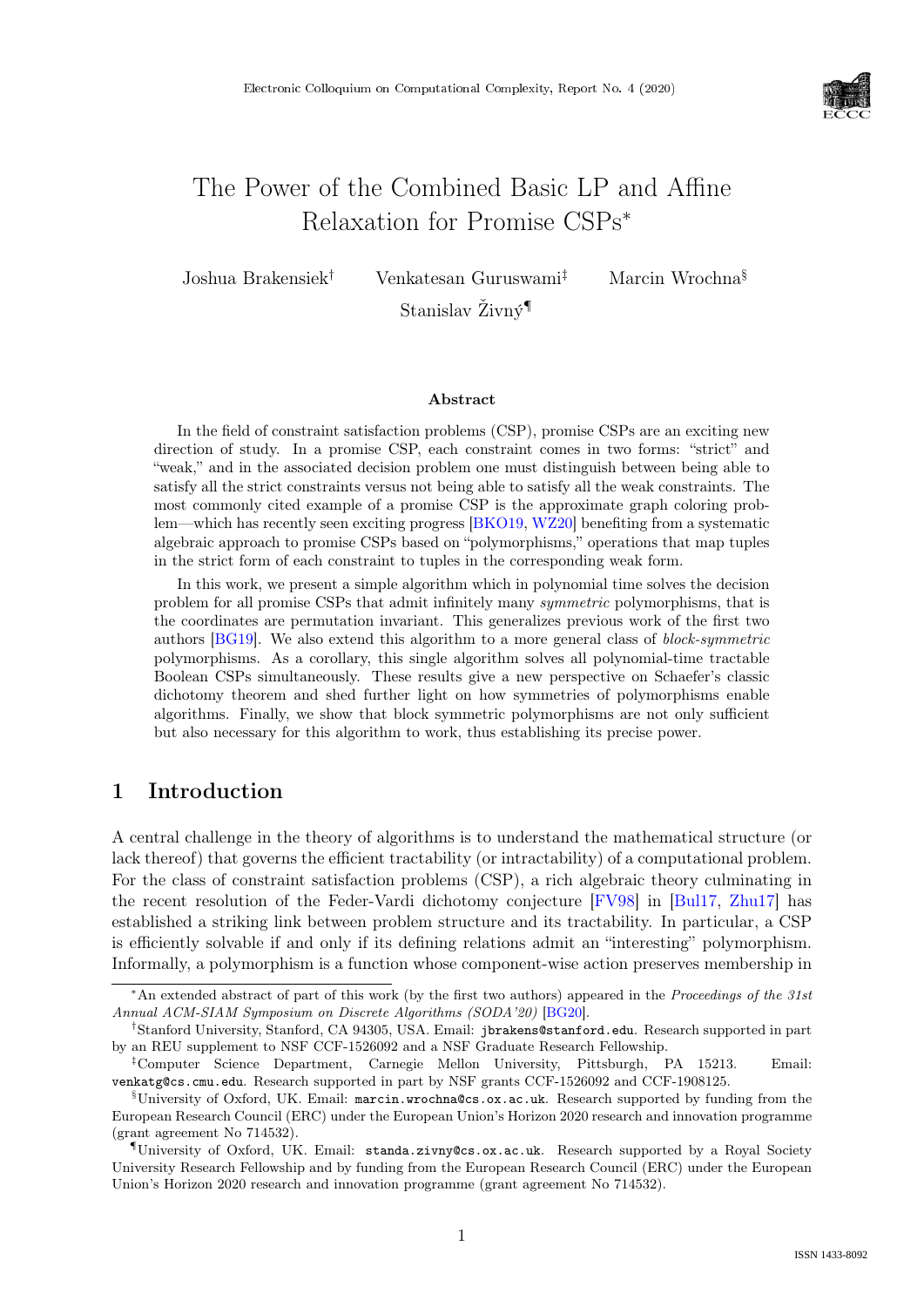the relations defining the CSP, and "interesting" means that the function obeys some non-trivial symmetry. As an example, for the (efficiently solvable) CSP corresponding to linear equations over a ring R, the 3-ary function  $f(x, y, z) = x - y + z$  is a polymorphism (capturing the fact that if  $v_1, v_2, v_3$  are solutions to a linear system, then so is  $v_1 - v_2 + v_3$ , and it obeys the so-called Mal'tsev symmetry  $f(x, y, y) = f(y, y, x) = x$  for all  $x, y \in R$ . Indeed, generalizing Gaussian elimination, any CSP with such a Mal'tsev polymorphism is efficiently tractable [\[Bul02,](#page-14-0) [BD06\]](#page-13-0).

Recently, an exciting new direction of study has emerged in the rich backdrop of the complexity dichotomy for CSPs. This concerns a vast generalization of the CSP framework to the class of promise constraint satisfaction problems (PCSP). In a promise CSP, each constraint comes in two forms: "strict" and "weak." Given an instance of a PCSP, one must distinguish between being able to satisfy all the strict constraints versus not being able to satisfy all the weak constraints. (This is the *decision* version; in the *search* version, given an instance with a promised assignment satisfying the strong form of the constraints, one seeks an assignment satisfying the weak form of the constraints.) A prime example of a PCSP is the approximate graph coloring problem, where one seeks to color a graph using more colors than its chromatic number.

The formal study of promise CSPs originated in [\[AGH17\]](#page-13-1) who classified the complexity of a PCSP called  $(2 + \epsilon)$ -SAT. They further defined an extension of polymorphisms to the promise setting and postulated that the structure of those polymorphisms might govern the complexity of a PCSP. (This extension of polymorphisms to the promise setting is quite natural, requiring that the operation map tuples obeying the strict form a constraint to a tuple satisfying its weak form.) Building on the impetus of [\[AGH17\]](#page-13-1), Brakensiek and Guruswami systematically studied PCSPs under the polymorphic lens and established promising links to the universal-algebraic framework developed for CSPs [\[BG18,](#page-13-2) [BG19\]](#page-13-3). It emerged from these works that a rich enough family of polymorphisms leads to efficient algorithms, whereas severely limited polymorphisms are a prescription for hardness. However, unlike for CSPs, there is no sharp transition between these cases — the significant difficulty being that, unlike for CSPs, polymorphisms for PCSPs are not closed under composition and lack the rich algebraic structure of a *clone* (c.f., [\[BKW17\]](#page-14-1)). This nascent algebraic theory for PCSPs was lifted to a more abstract level in [\[BKO19,](#page-13-4) [BBKO19\]](#page-13-5) and also led to concrete breakthroughs in approximate graph coloring/homomorphisms [\[BKO19,](#page-13-4) [KO19,](#page-14-2) WZ20. In particular, while previous works [\[BG18,](#page-13-2) [BG19\]](#page-13-3) focused on the actual form of the polymorphisms, the results of [\[BKO19\]](#page-13-4) reveal that it is not the polymorphisms themselves, but rather solely the symmetries they possess, that capture the complexity of the associated PCSP, extending a similar phenomenon known earlier for CSPs [\[BOP18\]](#page-14-4).

This work concerns the theme of designing algorithms for PCSP based on a rich enough family of polymorphisms. Our main result is that the decision version of an arbitrary PCSP admitting an infinite family of symmetric polymorphisms — i.e., polymorphisms which are invariant under any permutation of inputs  $-$  is tractable (see Theorem [2\)](#page-5-0). Our result also extends to the case of block-symmetric polymorphisms (see Theorem [3\)](#page-6-0). That is, the coordinates can be partitioned into "blocks" such that the function is invariant under permutations within each block. Notably, in the block-symmetric case the algorithm is identical–only the analysis changes. Furthermore, the number of blocks is irrelevant, the only assumption we need is that the minimum block size can be made arbitrarily large. Our final result (Theorem [4\)](#page-8-0) shows that block-symmetry is not only sufficient but also necessary for our algorithm to work. In fact, Theorem [4](#page-8-0) also establishes that without loss of generality one can assume that there are only two blocks of symmetric coordinates.

Further our algorithm is very simple — it checks if the canonical linear programming (LP) relaxation of the PCSP is feasible, and if so, it further checks if a slight adaptation of a canonical affine relaxation is feasible. The algorithm outputs satisfiable if both these relaxations are feasible. The polymorphisms are not used in the algorithm itself and only enter the analysis.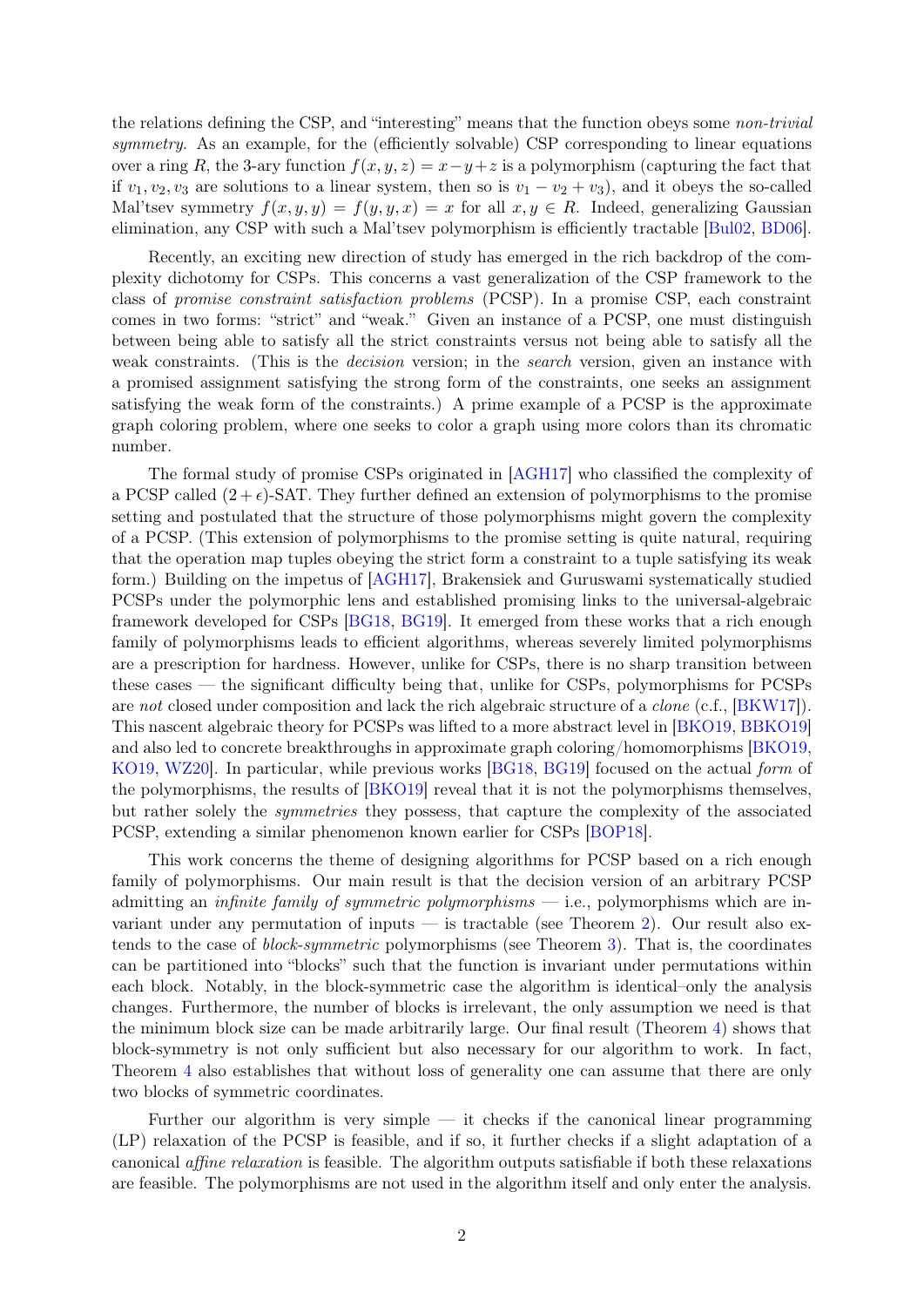The analysis is short but subtle  $\frac{d}{dt}$  if we had symmetric polymorphisms of all arities then it is known that the basic LP relaxation itself correctly decides satisfiability, as one can round the fractional solution to a satisfying assignment using the polymorphism after clearing denominators of the fractional solution [\[KOT](#page-14-5)<sup>+</sup>12, [BKW17\]](#page-14-1). If polymorphisms only exist of certain arities (e.g., all odd majorities), then the LP alone doesn't suffice (e.g.,  $[KOT^+12]$  $[KOT^+12]$ ). We solve a linear system over the integers corresponding to the affine relaxation which lets us adjust the LP solution to match the arity at which a polymorphism exists. As a subtle twist, the affine relaxation is not of the original PCSP, but rather a refinement of the CSP which results from throwing out assignments to constraints which were ruled out by the basic LP.

It should be pointed out that we only solve the *decision* version of the PCSP, and *not* the search version. Unlike CSPs, for promise CSP there is no known reduction from search to decision, even for special cases like approximate graph coloring. Our work might be indicative of the subtle relationship between the search and decision problems for promise CSPs.

We now compare our result here with the previous work [\[BG19\]](#page-13-3) where an algorithm was given to solve (the search version of) any PCSP that admits an infinite family of structured symmetric polymorphisms. Examples of such structured families include threshold and thresholdperiodic polymorphisms. The value a threshold polymorphism (for a Boolean PCSP) depends on whether the fraction of 1s in the input belongs in a finite number of intervals. (A basic example consists of Majority functions of odd arities, which are polymorphisms for 2-SAT.) A thresholdperiodic polymorphism can have a periodic behavior depending on which interval the Hamming weight belongs to — for example it can be Majority for relative weights in  $(1/3, 2/3)$  and parity outside this interval. More generally, one can generalize to the non-Boolean case, as well as for the block-symmetric case, via regional polymorphisms whose value depends on the geometric region in which the vector of frequencies of the inputs to the polymorphisms lies. Due to this geometric interpretation, [\[BG19\]](#page-13-3) assumes a fixed number of blocks (corresponding to a fixed dimension), whereas our new algorithm and analysis is independent of the number of blocks. The algorithm was a combination of solving the LP relaxation (albeit over a special ring like  $\mathbb{Z}[\sqrt{2}]$  rather than the rationals) and the affine relaxation over a large enough finite ring. The analysis relied on the special structure of the polymorphisms (beyond their full symmetry). In contrast, our result here is more general, and only requires the polymorphism to be a symmetric function — its exact specifics or structure do not matter. It is encouraging that our methodology is consistent with the algebraic result in [\[BKO19\]](#page-13-4) that the symmetries possessed by the polymorphisms capture the complexity of the PCSP.

Our result and methods have significance even for normal (non-promise) CSPs. For instance, we get a single unified algorithm to solve all non-trivial tractable cases of Boolean CSPs in Schaefer's classic dichotomy theorem [\[Sch78\]](#page-14-6), namely 2-SAT, Horn-SAT (or its dual), and Mod-2 Linear Equations. The two main techniques to solve CSPs are local propagation based algorithms (which work for the so-called bounded-width CSPs [\[BK14,](#page-13-6) [KOT](#page-14-5)+12], etc.) and Gaussian elimination (which is a global algorithm that works for linear equations). The major difficulty in proving the full CSP dichotomy was tackling the complicated ways in which these two very different algorithms might need to be interlaced to solve a general CSP. It is our hope that this work serves as an impetus toward the potential discovery of a more modular CSP algorithm that incorporates together linear programming or its extensions (like Sherali-Adams, or semidefinite programming) and linear equation solving. In this light, it is encouraging that full symmetry of the polymorphisms, which is indeed a strong assumption, is not the limit of our techniques, which also extend to the block-symmetric case.

To put this work in further context, except for [\[BG19\]](#page-13-3) as mentioned previously, nearly all works in the PCSP literature [\[AGH17,](#page-13-1) [BG18,](#page-13-2) [FKOS19\]](#page-14-7) focus primarily on the structure of the relations. In particular, [\[BG18,](#page-13-2) [FKOS19\]](#page-14-7) characterized the complexity of all Boolean symmetric relations (rather than symmetric polymorphisms) which encompass many of the known tractable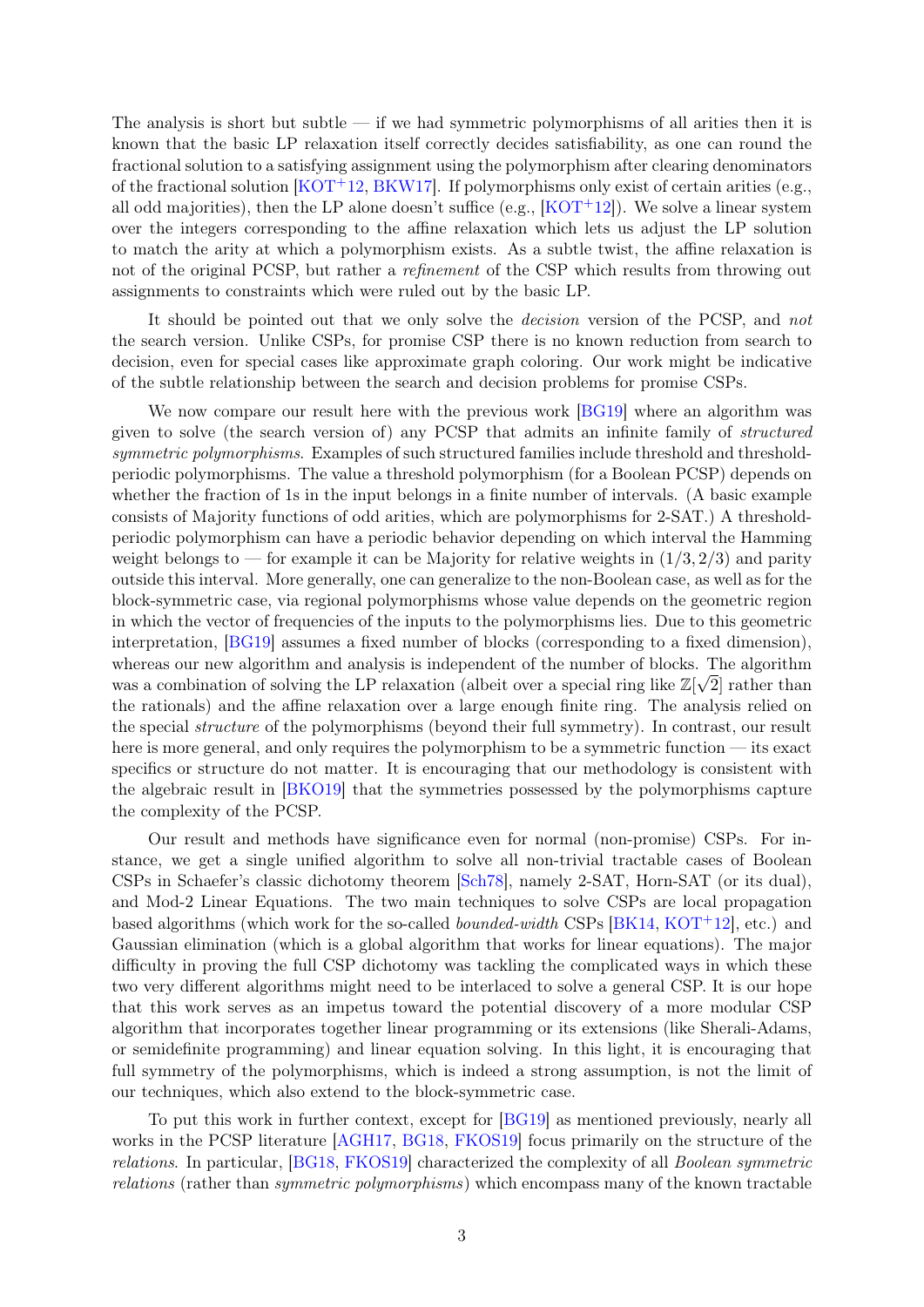cases of Boolean PCSP. As classified by [\[FKOS19\]](#page-14-7), all the relevant tractable polymorphisms are either symmetric functions or one special case of block-symmetric known as alternative threshold (and variants). Thus, in the context of PCSPs, the algorithm in this paper supersedes these previous works. See Section [4](#page-6-1) for further discussion.

# 2 Notation

We let any finite set A or B denote a *domain*. We define a *signature*  $\tau := (k_i : i \in I)$  to be an indexed list of integers. A relation is a subset  $R \subseteq A^k$  for any positive integer k. A template with signature  $\tau$ , often denoted by  $\mathbf{A} = \{R_i^A \subseteq A^{k_i} : i \in I\}$ , is an indexed set of relations over A such that the *i*-th relation has arity  $k_i$ . A homomorphism between templates  $\mathbf{A} = \{R_i^A \subseteq A^{k_i}\}\$ and  $\mathbf{B} = \{R_i^B \subseteq B^{k_i}\}\$  with the same signature is a map  $\sigma: A \to B$  such that  $\sigma(R_i^A) \subseteq R_i^B$  for all  $i \in I$  (where  $\sigma$  is applied to a tuple component-wise).

Two templates for which there exists a homomorphism from the first to the second is called a promise template and is denoted as  $(A, B)$ .

#### 2.1 PCSP: Decision and Search

Consider two templates **A** and **B** with a homomorphism  $\sigma$  from **A** to **B**. Formally, a *instance* of the promise CSP PCSP( $\mathbf{A}, \mathbf{B}$ ) is a template **X** with signature  $\tau$  over domain  $X := \{x_1, \ldots, x_n\}$ , the variables. We say that **X** is *satisfiable* if there exists a homomorphism from **X** to **A** (which by composition implies a homomorphism to  $\bf{B}$ ). We say that  $\bf{X}$  is unsatisfiable if there does not exist a homomorphism X to B.

We let PCSP-Decision(Γ) denote the *decision* problem of distinguishing between satisfiability and unsatisfiability. We let  $PCSP-Search(\Gamma)$  denote the *search* problem of finding an explicit homomorphism from  $X$  to  $B$ .

### 2.2 Polymorphisms

A polymorphism of  $(A, B)$  is a map  $f: A^L \to B$  such that for all  $i \in I$ ,  $R_i^B \supseteq f(R_i^A, \ldots, R_i^A)$ where we define the latter to be  $\{f(x_1^{(1)})\}$  $x_1^{(1)}, \ldots, x_1^{(L)}$  $\binom{L}{1}, \ldots, f(x_{k_i}^{(1)})$  $x_{k_i}^{(1)}, \ldots, x_{k_i}^{(L)}$  $(x_{k_i}^{(L)}) : x^{(1)}, \ldots, x^{(L)} \in R_i^A.$ In other words, consider any  $A^{L\times\text{ar }R_i^A}$  matrix M, where each row is a satisfying assignment to  $R_i$ . Let  $X \in B^{ar R_i^B}$  be the result of applying f to each column of M. Then,  $X \in R_i^B$ . We say that L is the arity of f. We let  $Pol(A, B)$  denote the set of polymorphisms of  $(A, B)$  (of all arities).

A map  $f: A^n \to B$  is said to be *symmetric* if for all  $\pi \in S_n$  (the symmetric group on n elements),  $f(x_1,...,x_n) = f(x_{\pi(1)},...,x_{\pi(n)})$ .

#### <span id="page-3-0"></span>2.3 Basic LP and Affine Relaxation

As is well-studied in the CSP literature (e.g., [\[RS09,](#page-14-8) [TZ17\]](#page-14-9)), we consider the canonical linear programming relaxation of a CSP instance, often refer to as the "Basic LP" or "BLP." For our CSP instance  $\Psi_{\mathbf{A}}$ , we represent the assignment to  $x_i$  by a (rational) probability distribution of weights  $\{w_i(A)\}_{a\in A}$  summing to 1. We also have a probability distribution over the satisfying assignments to each constraint, which we denote as  $p_i(y)$ , where  $j \in [m]$  is the index of the constraint and  $y \in A_j$  is the potential assignment. Explicitly, the linear constraints are as follows.

$$
w_i(a) \ge 0 \qquad \text{for all } i \in [n] \text{ and } a \in A \tag{1}
$$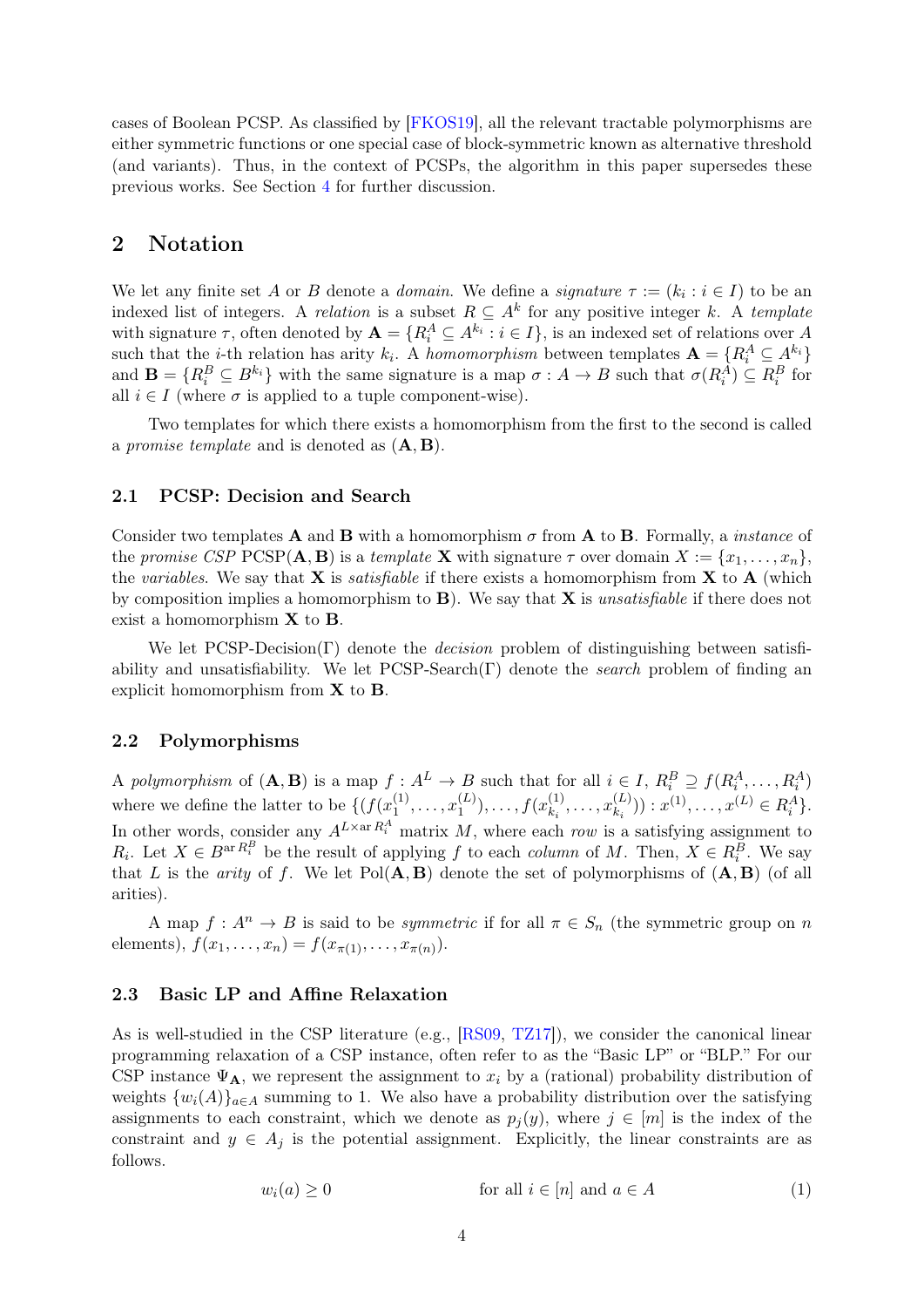$$
p_j(y) \ge 0 \qquad \text{for all } j \in [m] \text{ and } y \in A_i \tag{2}
$$

<span id="page-4-5"></span><span id="page-4-3"></span><span id="page-4-1"></span>
$$
w_i(a) = 1 \qquad \text{for all } i \in [n] \tag{3}
$$

$$
\sum_{a \in A} p_j(y) = 1
$$
 for all  $j \in [m]$  (4)

$$
y \in A_j
$$
  
\n
$$
\sum_{\substack{y \in A_j \\ y_i = a}} p_j(y) = w_i(a)
$$
 for all  $i \in [n], a \in A, j \in [m]$ .  
\nwith  $x_i$  in  $A_j$  (5)

We let  $LP_0(\Psi_A)$  denote the rational polytope of solutions. By a theorem of [\[GLS93\]](#page-14-10) (c.f., [\[BG19\]](#page-13-3)), we can efficiently find a relative interior point in this polytope. In particular, at such a point, each coordinate is positive if and only if it is positive at some point in the polytope.<sup>[1](#page-4-0)</sup>

In addition to the Basic LP, we also consider the affine relaxation of a Promise CSP. In essence we solve the same linear system, but instead of enforcing each variable to be a nonnegative rational, we enforce that it is an integer (possibly negative). This can be solved in polynomial time via [\[KB79\]](#page-14-11) (see also [\[BG19\]](#page-13-3) for a more detailed discussion of this approach). We let  $r_i(a) \in \mathbb{Z}$  replace  $w_i(a)$  for all  $a \in A$  and  $q_i(y) \in \mathbb{Z}$  replace  $p_i(y) \in \mathbb{Q}$ . Explicitly,

<span id="page-4-6"></span><span id="page-4-4"></span><span id="page-4-2"></span>
$$
\sum_{a \in A} r_i(a) = 1 \qquad \text{for all } i \in [n] \tag{6}
$$

$$
\sum_{y \in A_j}^{a \in A} q_j(y) = 1
$$
 for all  $j \in [m]$  (7)  

$$
\sum_{\substack{y \in A_j \\ y_i = a}} q_j(y) = r_i(a)
$$
 for all  $i \in [n], a \in A, j \in [m]$  (8)

We let  $\text{Aff}_{\mathbb{Z}}(\Psi_{\mathbf{A}})$  denote the integral lattice of solutions.

 $\sum$ 

# 3 BLP+Affine Algorithm and analysis for symmetric polymorphisms

In the BLP+Affine algorithm, we seek to throw out any assignment to constraint for which the LP determines to have weight 0. In particular, for each constraint  $A_i$ , we let  $A'_i \subseteq A_i$  be the set of assignments which have nonzero weight according to the LP solution. We let  $\Psi_{\bf A}'$  be the *refined* CSP built from  $A_i$ 's instead of  $A_i$ 's.

The algorithm is presented in Figure [1.](#page-5-1)

<span id="page-4-7"></span>**Definition 1.** We say the BLP+Affine algorithm solves  $PCSP(A, B)$  if for every instance **X**, the existence of solutions  $(w_i: A \to \mathbb{Q}_{\geq 0})_{i \in X}$  and  $(r_i: A \to \mathbb{Z})_{i \in X}$  to the BLP and Affine relaxations of  $X \to A$  such that  $\text{supp}(r) \subseteq \text{supp}(w)$  implies the existence of a homomorphism  $X \to B$ .

As stated in the introduction, both the algorithm and the proof are structured similarly to those of  $[KOT<sup>+</sup>12]$  $[KOT<sup>+</sup>12]$  and  $[BG19]$ . Like in those works, the weights of the LP solution and affine relaxation are used to construct a list of assignments which are plugged into the relevant polymorphism. The novel contribution here is that a single argument can cover any infinite symmetric family of polymorphisms.

<span id="page-4-0"></span><sup>&</sup>lt;sup>1</sup>For our specialized LP, we do not need such a hammer. We can instead solve the LP repeatedly, each time maximizing a different variable as the objective function. Averaging the results would then yield a solution such that each variable is positive if and only if it is positive in some LP solution.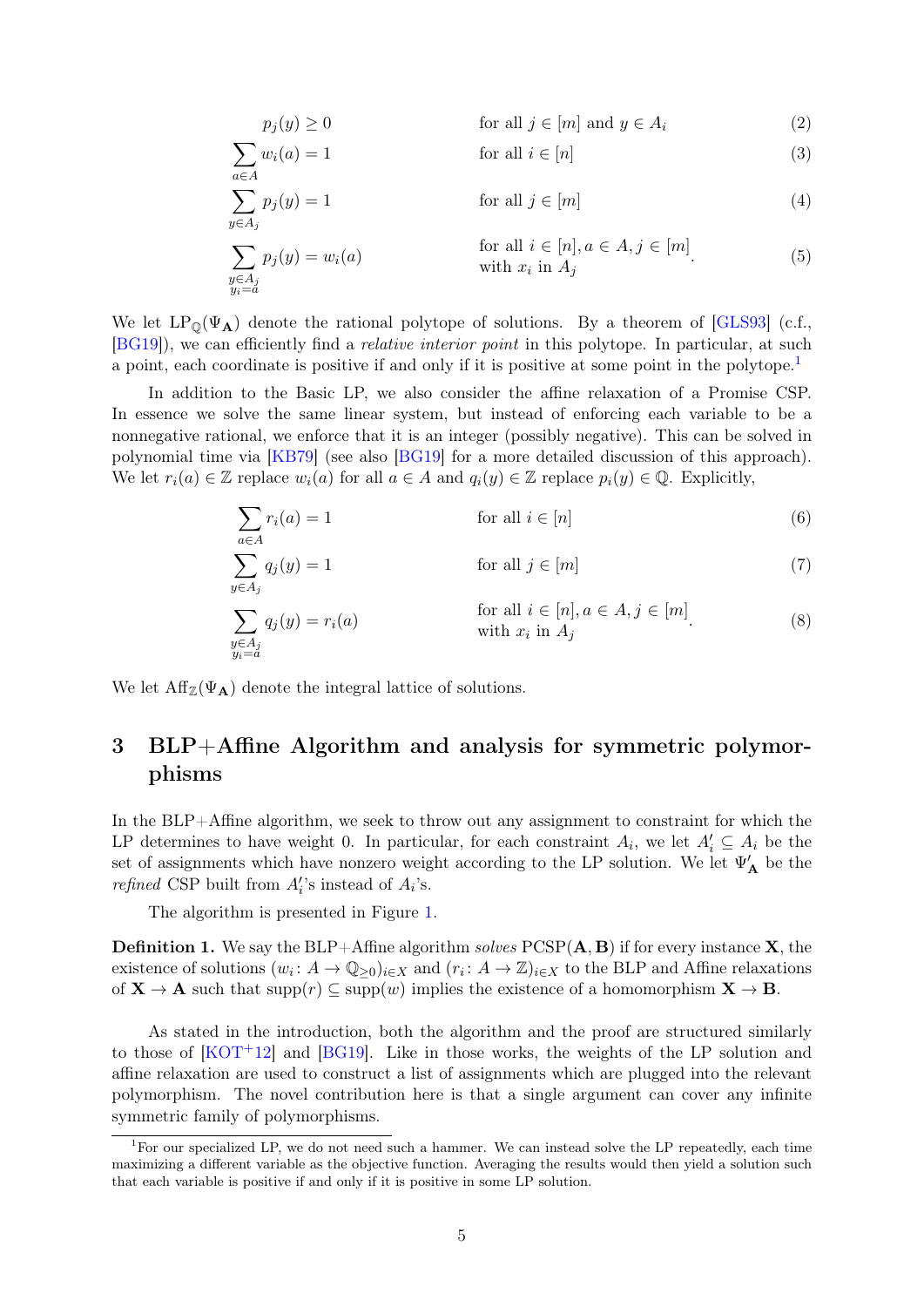- 1. Find a relative interior point in  $LP_{\mathbb{Q}}(\Psi_{\mathbf{A}})$ . If no solution exists, **Reject**.
- 2. Refine  $\Psi_{\mathbf{A}}$  to  $\Psi_{\mathbf{A}}'$  by throwing out assignments to constraints which have weight 0 according to the relative interior point.
- 3. If  $\mathrm{Aff}_{\mathbb{Z}}(\Psi'_{\mathbf{A}})$  is empty, **Reject**. Else, **Accept**.

#### <span id="page-5-1"></span>Figure 1: BLP+Affine algorithm

<span id="page-5-0"></span>**Theorem 2.** Let  $(A, B)$  be a promise template over any finite domain such that Pol $(A, B)$  has symmetric polymorphisms of arbitrarily large arities. Then,  $BLP+A$  fine solves  $PCSP(A, B)$ .

*Proof.* If the Basic LP fails to have a solution, then  $\Psi_A$  is not satisfiable. Note that the refinement  $\Psi_{\bf A}'$  includes every possible assignment which is in the support of some LP solution, including integral solutions. Thus, any solution to  $\Psi_{\bf A}$  is also a solution to  $\Psi'_{\bf A}$ . Thus, if the affine relaxation of  $\Psi'_{\bf A}$  fails to have a solution then  $\Psi'_{\bf A}$  (and thus  $\Psi_{\bf A}$ ) is unsatisfiable.

We use the notation of Section [2.3.](#page-3-0) Among all the coordinates in the LP solution–the w's and P's-let  $\ell$  be the least common denominator of these rational numbers. Let M be the maximum absolute value of any integer which appears in the affine solution (both the variable weights and the constraint weights). Let  $f : A^L \to B$  be a symmetric polymorphism of arity  $L > (M + 1)\ell^2$ . Now write  $L = u\ell + v$  where  $u \in \mathbb{Z}^+$  and  $v \in \{0, ..., \ell - 1\}$ . Note that  $u \geq (M + 1)\ell$ .

We seek to show there exists an assignment to  $\Psi_{\mathbf{B}}$ . For each  $i \in [n]$  and  $a \in A$ , let

$$
W_i(a) := u\ell w_i(a) + v r_i(a).
$$

For a fixed  $i \in [n]$ , note that by Eq. [\(3\)](#page-4-1) and [\(6\)](#page-4-2)

$$
\sum_{a \in A} W_i(a) = \sum_{a \in A} u \ell w_i(a) + v r_i(a) = u \ell + v = L.
$$

Also, for fixed  $i \in [n]$  and  $a \in A$ , either  $w_i(a) = 0$ , which implies that  $r_i(a) = 0$  by the refinement, so  $W_i(a) = 0$ . Otherwise,  $w_i(a) \geq 1/\ell$ , so

$$
W_i(a) \ge u\ell(1/\ell) + v(-M) \ge (M+1)\ell - \ell M > 0.
$$

We claim that the assignment

$$
X_i := f(\ldots, \underbrace{a, \ldots, a}_{W_i(a) \text{ times } \forall a \in A}, \ldots)
$$

satisfies  $\Psi_{\mathbf{B}}$ -since f is symmetric, only the quantity of each  $a \in A$  in the input matters. To verify this, fix a constraint  $B_j$  (with  $A'_j$  the corresponding constraint in  $\Psi'_{\mathbf{A}}$ ), for  $j \in [m]$  and assume WLOG it is on variables  $x_1, \ldots, x_k$ .

For all assignments  $y \in A'_{j}$  define

$$
P_j(y) := u \ell p_j(y) + v q_j(y).
$$

By Eqs. [4](#page-4-3) and [7,](#page-4-4)

$$
\sum_{y \in A'_j} P_j(y) = u\ell \sum_{y \in A'_j} p_j(y) + v \sum_{y \in A'_j} q_j(y) = L.
$$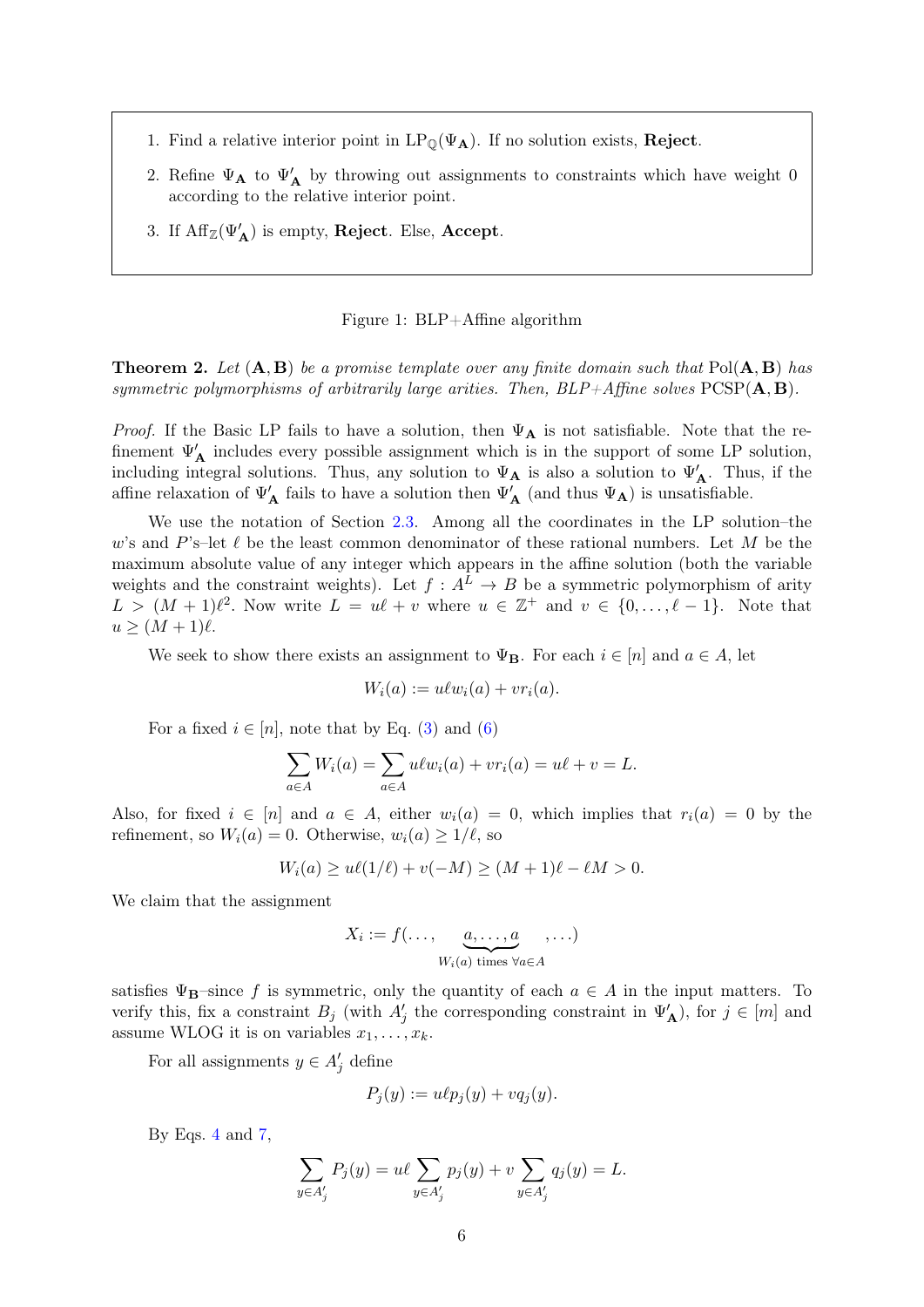Since  $p_j(y) > 0$  for all  $y \in A'_j$  by definition, we have by similar logic as for  $W_i(a)$  that

$$
P_j(y) \ge u\ell(1/\ell) + v(-M) \ge (M+1)\ell - \ell M > 0.
$$

Further note that by Eqs. [5](#page-4-5) and [8](#page-4-6)

<span id="page-6-2"></span>
$$
W_i(a) = u\ell \sum_{\substack{y \in A'_j \\ y_i = a}} w_i(a) + v \sum_{\substack{y \in A'_j \\ y_i = a}} r_i(a)
$$
  
= 
$$
\sum_{\substack{y \in A'_j \\ y_i = a}} P_j(y)
$$
 (9)

For each  $j \in [m]$  consider a matrix  $M(j) \in A^{L \times k}$ , where exactly  $P_j(y)$  of the rows are equal to y. When f is applied to the columns of  $M(j)$ , the result will satisfy  $B_i(x_1, \ldots, x_k)$  in  $\Psi_{\mathbf{B}}$ . For all  $i \in [k]$  and  $a \in A$ , the number of times that a appears in column i is precisely  $W_i(a)$  by Eq. [\(9\)](#page-6-2). Thus, f applied to the columns is precisely  $(X_1, \ldots, X_k)$ . In other words, the assignment of  $X_i$  for  $i \in [n]$  satisfies  $\Psi_{\mathbf{B}}$ , so the algorithm is correct.  $\Box$ 

Remark. Another algorithm which works is to solve the Basic LP of  $\Psi_{\mathbf{A}}$ , but to find the solution in  $\mathbb{Z}[\sqrt{2}]$  instead of Q, using the algorithm from [\[BG19\]](#page-13-3). In this case, Steps 2 and 3 can be omitted. This works because the algorithm for finding such a solution needs to solve the rational linear program and solve the subsequent linear system. Further details are omitted.

# <span id="page-6-1"></span>4 Extension of Analysis to Block Symmetric Polymorphisms

We say that a map  $f : A^L \to B$ . is block-symmetric if there exists a partition of the coordinates of f into blocks  $B_1 \cup \cdots \cup B_k = [L]$  such that f is permutation-invariant within each coordinate block  $B_i$ . We define the *width* of f to be the minimum size of any block.<sup>[2](#page-6-3)</sup> A natural example of a block symmetric polymorphism with nontrivial width is alternating threshold first studied in [\[BG18\]](#page-13-2)

$$
AT(x_1, \ldots, x_L) = 1[x_1 - x_2 + x_3 - \cdots \pm x_L \ge 1].
$$

In this case, the blocks are the odd and even coordinates. This polymorphism arises in the context of A corresponding to 1-in-3 SAT and B corresponding to NAE-SAT. Recent work shows that this PCSP, although simple to state, is not reducible from any finite-domain CSP [\[BBKO19\]](#page-13-5).

We now show an analogue of Theorem [2](#page-5-0) for block-symmetric polymorphisms. Remarkably, the algorithm is identical to the one for ordinary symmetric polymorphisms and is independent of the number of blocks. In particular, it could be that the Promise CSP has finitely many polymorphisms for any particular number of blocks, yet has infinitely many block-symmetric polymorphisms of increasing width.

As discussed in [\[BG19,](#page-13-3) [FKOS19\]](#page-14-7), nearly all known tractable Boolean PCSPs have polymorphisms which are either symmetric (such as threshold functions) or block-symmetric (such as alternating threshold). Thus, except for those PCSPs which are "homomorphic relaxations" of a larger finite domain (P)CSP (c.f., [\[BG19,](#page-13-3) [BBKO19\]](#page-13-5)), the algorithm presented here supersedes those works in the context of decision PCSP.

<span id="page-6-0"></span>**Theorem 3.** Let  $(A, B)$  be a promise template over any finite domain such that Pol $(A, B)$ has block-symmetric polymorphisms of arbitrarily large width. Then, PCSP-Decision(Γ) has a polynomial-time algorithm.

<span id="page-6-3"></span><sup>&</sup>lt;sup>2</sup>Note that a function f might have different partitions into symmetric blocks, we define the width to be the maximum width over all such partitions. In particular, every  $f: A^L \to B$  is block-symmetric with width 1.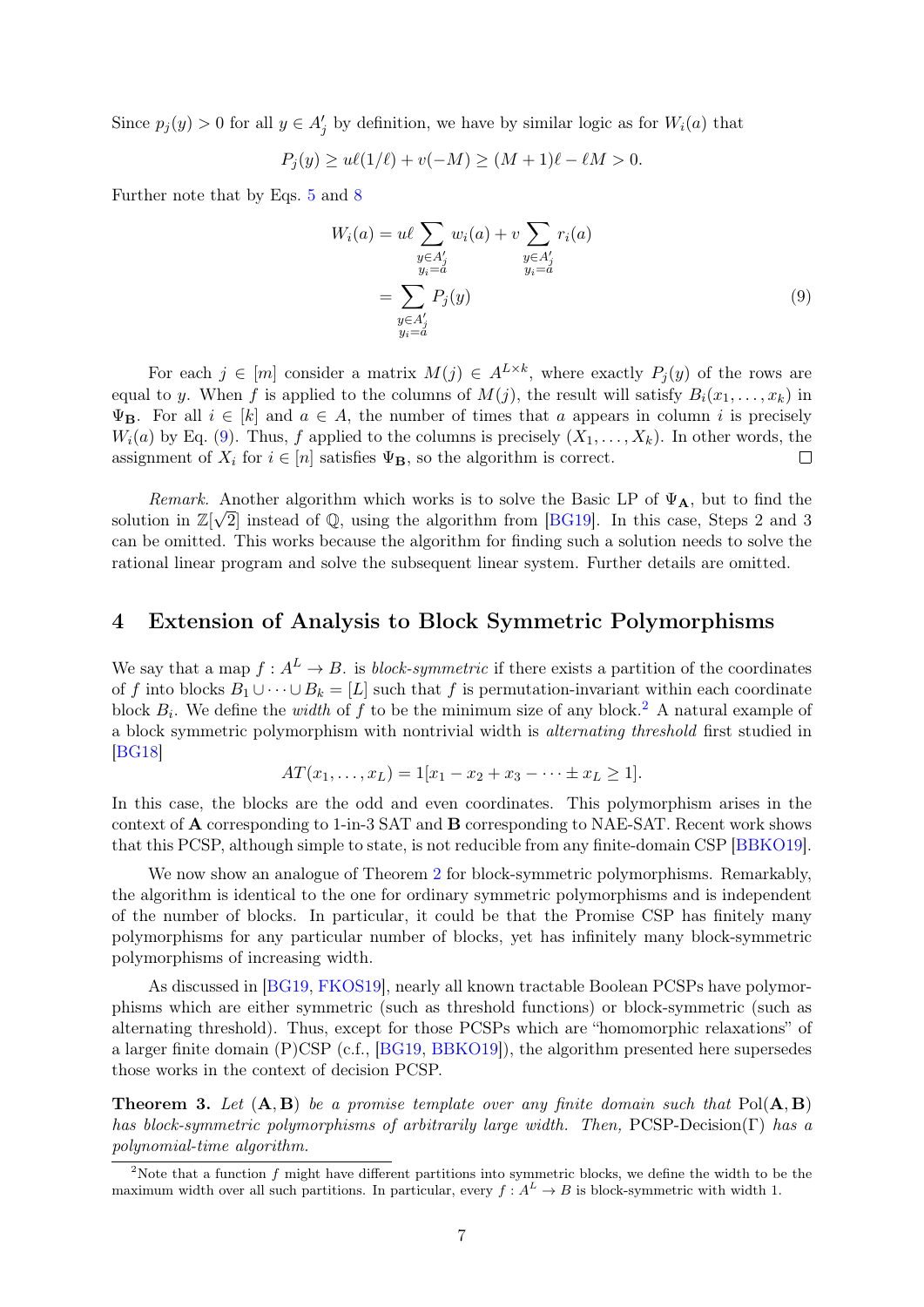Proof. The proof proceeds much like that of Theorem [2.](#page-5-0) As before, we know that if the algorithm rejects, when  $\Psi_{\mathbf{A}}$  is unsatisfiable. We seek to show that if the algorithm accepts, then  $\Psi_{\mathbf{B}}$  is satisfiable.

Again, let  $\ell$  be the least common denominator of all coordinates in the LP solution. Let  $M$  be the maximum absolute value of any integer which appears in the affine solution. Let  $f: A^{B_1\cup \cdots \cup B_{\kappa}} \to B$  be a block-symmetric polymorphism such that each block  $B_b$ , with  $b \in [\kappa]$ , has size greater than  $(M + 1)\ell^2$ . Let  $L_b = |B_b|$ . Similar to before, for all  $b \in [\kappa]$ , write  $L_b = u_b \ell + v_b$  where  $u_b \in \mathbb{Z}^+$  and  $v \in \{0, \ldots, \ell - 1\}$ . Note that  $u_b \geq (M + 1)\ell$ .

We seek to show there exists an assignment to  $\Psi_{\mathbf{B}}$ . For each  $b \in [\kappa]$ ,  $i \in [n]$  and  $a \in A$ , let

$$
W_{b,i}(a) := u_b \ell w_i(da + v_b r_i(a)).
$$

For a fixed  $b \in [\kappa]$  and  $i \in [n]$ , by similar logic to the proof of Theorem [2,](#page-5-0) we have that  $W_{h,i}(a) \geq 0$  for all  $a \in A$  and

$$
\sum_{a \in A} W_{b,i}(a) = \sum_{a \in A} u_b \ell w_i(a) + v_b r_i(a) = u_b \ell + v_b = L_b.
$$

We now claim that the assignment

$$
X_i := f(\ldots, \underbrace{a, \ldots, a}_{W_{1,i}(a) \text{ times}}, \ldots, \ldots, \ldots, a}_{L_1 \text{ total}}, \ldots)
$$

satisfies  $\Psi_{\mathbf{B}}$ . To verify this, fix a constraint  $B_j$  (with  $A'_j$  the corresponding constraint in  $\Psi'_{\mathbf{A}}$ ), for  $j \in [m]$  and assume WLOG it is on variables  $x_1, \ldots, x_k$ .

For all  $b \in [\kappa]$  and assignments  $y \in A'_{j}$  define

$$
P_{b,j}(y) := u_b \ell p_j(y) + v_b q_j(y).
$$

By Eqs.  $4$  and  $7$ ,

$$
\sum_{y \in A'_j} P_{b,j}(y) = u_b \ell \sum_{y \in A'_j} p_j(y) + v_b \sum_{y \in A'_j} q_j(y) = L_b.
$$

By similar logic in previous arguments,

$$
P_{b,j}(y)\ge u_b\ell(1/\ell)+v_b(-M)\ge (M+1)\ell-\ell M>0.
$$

Further note that by Eqs. [5](#page-4-5) and [8](#page-4-6)

<span id="page-7-0"></span>
$$
W_{b,i}(a) = u_b \ell \sum_{\substack{y \in A'_j \\ y_i = a}} w_i(d) + v_b \sum_{\substack{y \in A'_j \\ y_i = a}} r_i(a)
$$
  
= 
$$
\sum_{\substack{y \in A'_j \\ y_i = a}} P_{b,j}(y)
$$
 (10)

For each  $j \in [m]$  consider a matrix  $M(j) \in A^{L \times k}$ , where exactly  $P_{b,j}(y)$  of the rows are equal to y in the rows indexed by block  $B_b$ . When f is applied to the columns of  $M(j)$ , the result will satisfy  $B_i(x_1,\ldots,x_k)$  in  $\Psi_{\mathbf{B}}$ . For all  $i \in [k]$  and  $a \in A$ , the number of times that a appears in column i and row-block  $B_b$  is precisely  $W_{b,i}(a)$  by Eq. [\(10\)](#page-7-0). Thus, f applied to the columns is precisely  $(X_1, \ldots, X_k)$ . In other words, the assignment of  $X_i$  for  $i \in [n]$  satisfies  $\Psi_{\mathbf{B}}$ , so the algorithm is correct.  $\Box$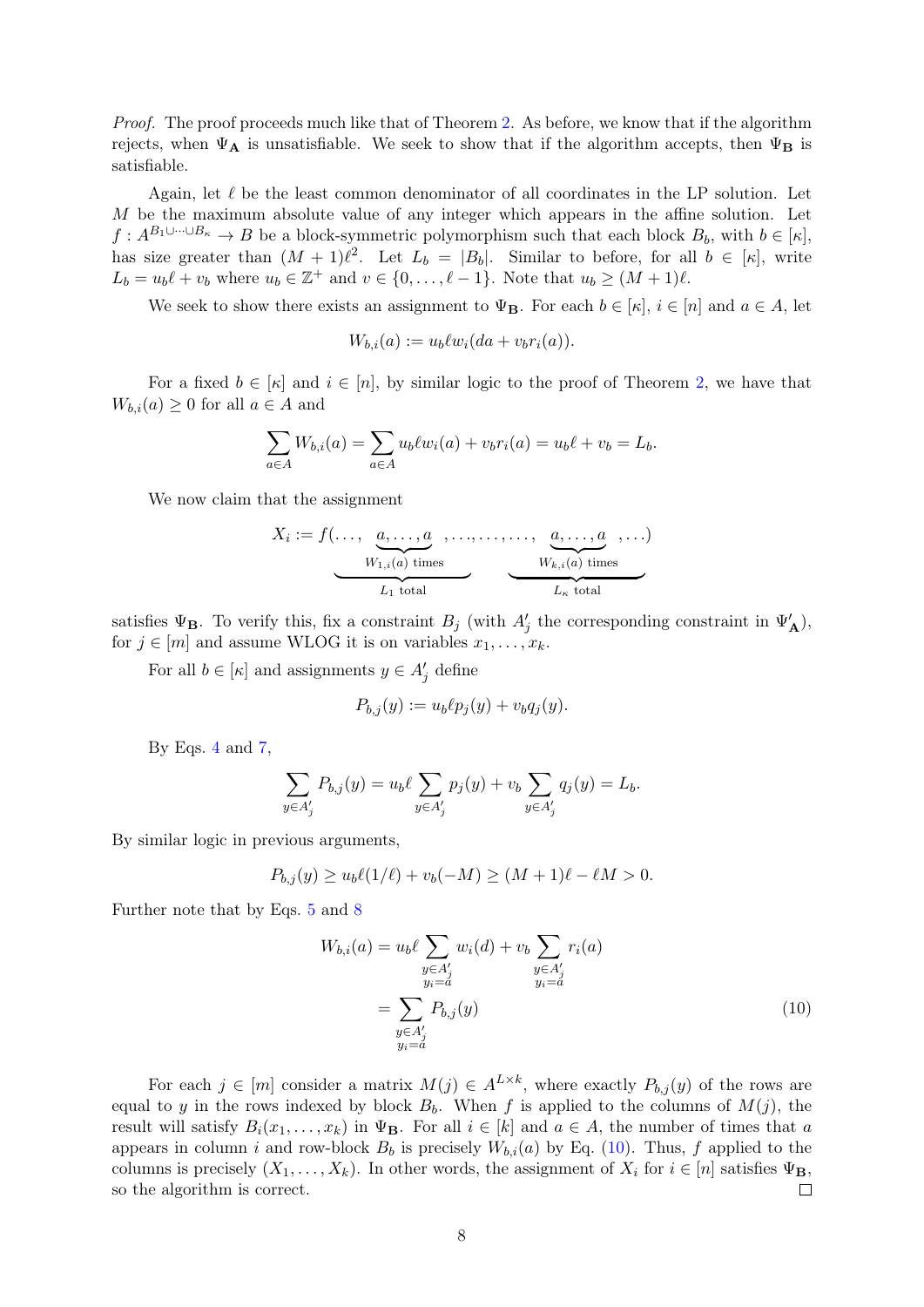# <span id="page-8-1"></span>5 Characterizing the algorithm's power

In this section, we characterize the power of the BLP+Affine algorithm from Figure [1](#page-5-1) exactly. Recall, we denote the domains of templates  $\mathbf{A}, \mathbf{B}, \mathbf{X}$  as  $A, B, X$ .

<span id="page-8-0"></span>Theorem 4. Let A, B be (finite) templates. The following are equivalent:

- $BLP+A$  ffine algorithm solves  $PCSP(\mathbf{A}, \mathbf{B})$ .
- Pol( $\bf{A}, \bf{B}$ ) has block-symmetric polymorphisms of arbitrarily high width.
- For every  $L \in \mathbb{N}$ , Pol(A, B) has a block-symmetric polymorphism of arity  $2L + 1$  with two symmetric blocks of variables of width L and  $L + 1$ , respectively.

We need a few definitions and fundamental facts from [\[BKO19,](#page-13-4) [BBKO19\]](#page-13-5). For a function  $f: A^n \to B$  and a function  $\pi: [n] \to [m]$ , the minor of f obtained from  $\pi$  is the function  $q: A^m \to B$  defined as

$$
g(x_1,...,x_m) := f(x_{\pi(1)},...,x_{\pi(n)}).
$$

We write  $g = f_{\text{tr}}$ . Minors give the set of polymorphisms Pol( $\mathbf{A}, \mathbf{B}$ ) the following structure.

**Definition 5.** A minion M consists of sets  $\mathcal{M}^{(n)}$  for  $n \in \mathbb{N}$  and functions  $\left(\cdot\right)_{/\pi} : \mathcal{M}^{(n)} \to \mathcal{M}^{(m)}$ for all functions  $\pi: [n] \to [m]$ , such that compositions agree:  $(f_{/\pi})_{/\tau} = f_{/\tau \circ \pi}$  for  $\pi: [n] \to [m]$ ,  $\tau \colon [m] \to [k]$ , and  $f_{/id} = f$ . We write M for the disjoint union of  $\mathcal{M}^{(n)}$ ,  $n \in \mathbb{N}$ , and  $\text{ar}(f) = n$ for  $f \in \mathcal{M}^{(n)}$ .

A minion homomorphism  $\xi: \mathcal{M} \to \mathcal{N}$  is a function which preserves arity and minors:  $ar(\xi(f)) = ar(f)$  and  $\xi(f_{/\pi}) = \xi(f)_{/\pi}$  for all functions  $\pi: [n] \to [m]$ .

Note that the objects in a minion do not have to be functions and the set  $\mathcal{M}^{(L)}$  does not have to be finite, though this is the case for  $Pol(A, B)$  with finite  $A, B$ . As an important example, consider the minion  $\mathcal{Q}_{conv}$  of convex functions, i.e. functions of the form  $w_1x_1 + \cdots + w_Lx_L$ for  $\sum_1^L w_i = 1$ ,  $w_i \in \mathbb{Q}_{\geq 0}$ . We can describe the same minion more concisely by identifying a convex L-ary function with its L-tuple of coefficients  $(w_1, \ldots, w_L)$ . This minion characterizes the power of BLP in the sense that BLP solves  $PCSP(A, B)$  (as in Definition [1\)](#page-4-7) if and only if  $Q_{conv}$  admits a minion homomorphism to Pol( $\mathbf{A}, \mathbf{B}$ ), as proved by Barto et al. [\[BBKO19,](#page-13-5) Theorem 7.9]. As our proof straightforwardly extends this part of the argument, we refer the reader to Appendix [A](#page-11-0) for an exposition of it.

We now define the minion that plays the role of  $\mathcal{Q}_{conv}$  for the BLP+Affine relaxation. It assigns two coefficients to every coordinate  $i \in [L]$ .

**Definition 6.** The minion  $M_{BLP+Aff}$  is defined as follows: for  $L \in \mathbb{N}$ , the "L-ary objects" of the minion are

$$
\mathcal{M}_{\text{BLP+Aff}}^{(L)} := \{ (w, r) \mid w \colon [L] \to \mathbb{Q}_{\geq 0}, \qquad \sum_{i \in [L]} w(i) = 1
$$
  

$$
r \colon [L] \to \mathbb{Z}, \qquad \sum_{i \in [L]} r(i) = 1
$$
  

$$
\forall_{i \in [L]} \quad w(i) = 0 \implies r(i) = 0 \}.
$$

Observe the domain of the minion is  $\{(a, b) \in \mathbb{Q}_{\geq 0} \times \mathbb{Z} : a = 0 \implies b = 0\}.$ 

For  $\pi: [L] \to [L']$  and  $(w,r) \in \mathcal{M}_{\text{BLP+Aff}}^{(L)}$ , we define the minor  $(w,r)_{/\pi}$  as  $(w',r')$ , where

$$
w'(i) := w(\pi^{-1}(i)) = \sum_{j \in \pi^{-1}(i)} w(j)
$$
  

$$
r'(i) := r(\pi^{-1}(i)), \quad \text{for } i \in [L'].
$$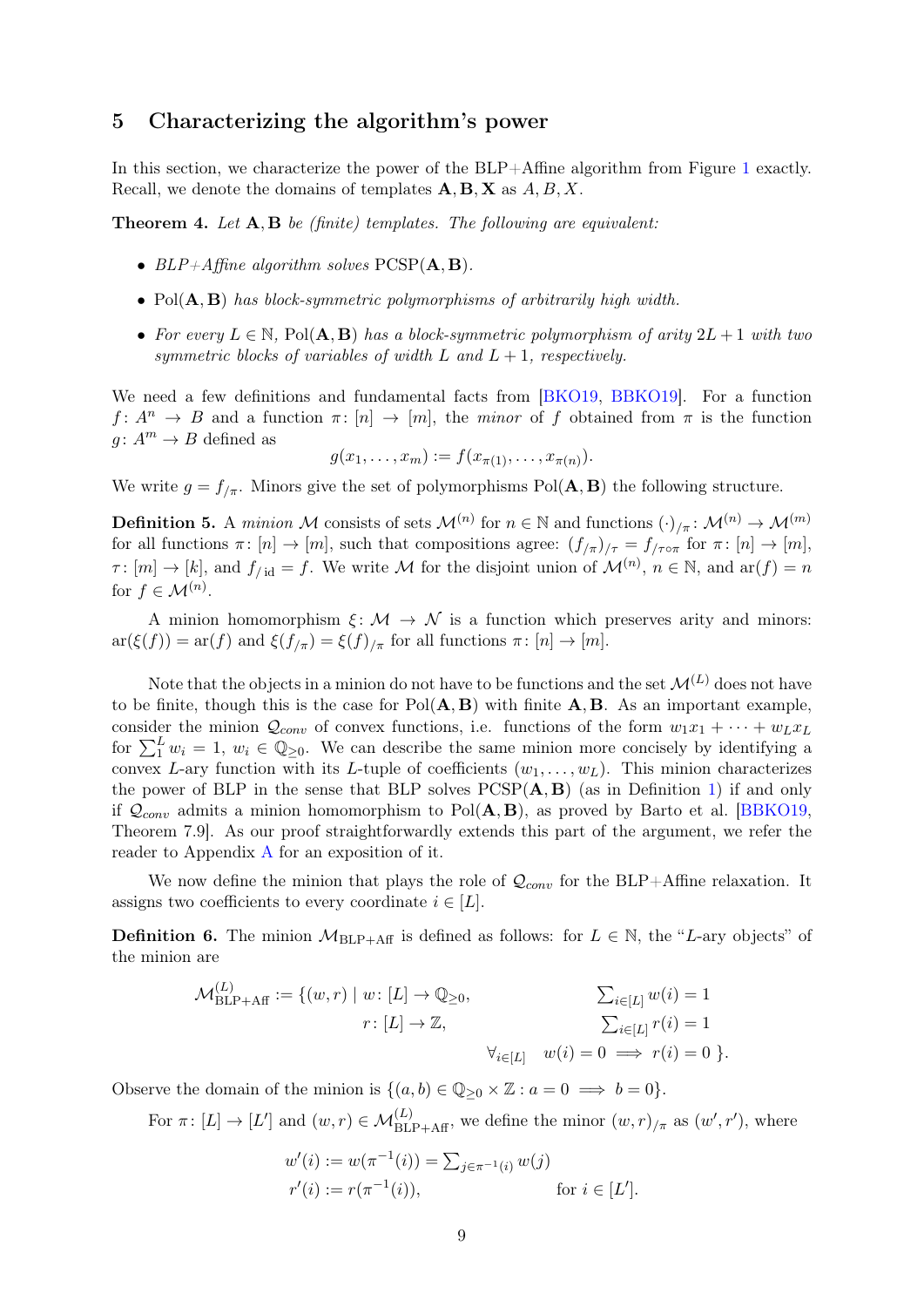It is easy to check this indeed defines a minion (the  $w(i) = 0 \implies r(i) = 0$  condition is preserved when taking a minor and composition of minors works as expected). One could also think of a pair  $(w, r) \in \mathcal{M}_{\text{BLP+Aff}}^{(L)}$  as an L-ary function on  $\mathbb{Q}^2$ ,  $f(\binom{x_1}{y_1}$  $\binom{x_1}{y_1},\ldots,\binom{x_n}{y_n}$  $\binom{x_n}{y_n}$  =  $\left(\frac{\sum w(i)x_i}{\sum r(i)x_i}\right)$ .

As we explain in Appendix [A,](#page-11-0) the minion  $\mathcal{M}_{BLP+Aff}$  characterizes the BLP+Affine relaxation as follows.

**Lemma 7.** Let  $A, B$  be finite templates such that  $A \rightarrow B$ . The following are equivalent:

- $BLP+A$  ffine solves  $PCSP(\mathbf{A}, \mathbf{B})$
- $M_{BLP+Aff}$  admits a minion homomorphism to Pol( $A, B$ ).

We now reinterpret this last condition in terms of concrete polymorphisms. One direction is simple:

**Lemma 8.** Suppose  $M_{BLP+Aff}$  admits a minion homomorphism to some minion N. Then for every  $L \in \mathbb{N}$ , N contains a block-symmetric polymorphism of arity  $2L + 1$  with two blocks of width  $L$  and  $L + 1$ .

*Proof.* Given  $L \in \mathbb{N}$ , consider the following object  $(w, r) \in \mathcal{M}_{BLP+Aff}^{(2L+1)}$ : take  $w(i) := \frac{1}{2L+1}$  and  $r(i) := (-1)^{i+1}$  for  $i = 1, ..., 2L + 1$ . For every permutation  $\pi: [L] \to [L]$  which maps odd coordinates to odd coordinates (and even to even),  $(w, r)_{\pi} = (w, r)$ . Thus the image of  $(w, r)$ in N has the same property, i.e. it has arity  $2L + 1$  and it is symmetric on odd coordinates as well as on even coordinates.  $\Box$ 

The idea for the other direction is essentially the same as in the proof of Theorem [2](#page-5-0) and [3.](#page-6-0) We apply it to construct a minion homomorphism from every finite subset of  $\mathcal{M}_{BLP+Aff}$  and use a compactness argument.

**Lemma 9.** Suppose the minion  $\mathcal{N} = \text{Pol}(\mathbf{A}, \mathbf{B})$  (for  $\mathbf{A}, \mathbf{B}$  finite) contains block-symmetric polymorphisms of arbitrarily high width. Then  $M_{BLP+Aff}$  admits a minion homomorphism to N.

Proof. To avoid cumbersome notation we present the proof only for the case of one block, i.e. we assume that  $N$  contains symmetric polymorphisms of arbitrarily high arity. This extends to more blocks just as Theorem [3](#page-6-0) extends Theorem [2.](#page-5-0)

We define finite subsets of  $M_{\text{BLP+Aff}}$  as follows. For  $L, \ell, M \in \mathbb{N}$ , let  $M_{\ell,M}^{(L)}$  be the subset of those  $(w, r) \in \mathcal{M}_{\text{BLP+Aff}}^{(L)}$  such that  $\ell w(i) \in \mathbb{Z}$  for  $i \in [L]$  and  $\sum_i |r(i)| \leq M$ . Observe that  $\mathcal{M}^{(L)}_{\ell,M}$  is a finite set (since the numbers  $\ell w(i)$  are L non-negative integers summing to  $\ell$  and the numbers  $r(i)$  are L integers between  $-M$  and M). Denote  $\mathcal{M}_{\ell,M} := \bigcup_{L \in \mathbb{N}} \mathcal{M}_{\ell,M}^{(L)}$ .

For fixed  $\ell, M$ , we define a minion homomorphism from  $\mathcal{M}_{\ell,M}$  to N as follows. Let  $f \in \mathcal{N}$ be a function of some arity  $L^* \geq M\ell^2$ . Let  $u, v \in \mathbb{N}$  be numbers such that  $L^* = u\ell + v$ ,  $v \in \{0, \ldots, \ell - 1\}$ . Then  $u \geq M \ell$ .

Take  $L \in \mathbb{N}$  and  $(w,r) \in \mathcal{M}_{\ell,M}^{(L)}$ . For  $i \in [L]$ , the number  $n_i := u \ell w(i) + v r(i)$  is a non-negative integer. Since  $\sum_i n_i = u\ell + v = L^*$ , we can map  $(w, r)$  to the L-ary minor  $g := f(x_1, x_1, x_1, \ldots, x_L, x_L)$  of the  $L^*$ -ary function f where  $x_i$  is repeated  $n_i$  times, for  $i \in [L]$ . We claim that this map is a minion homomorphism from  $\mathcal{M}_{\ell,M}$  to N (in fact to the subminion of minors of f). Indeed, for  $\pi: [L] \to [L']$ , consider the minor  $g_{/\pi}$  of g identifying  $x_j$  for  $j \in \pi^{-1}(i)$ into a single variable  $y_i$  (for  $i \in [L']$ ). We have that  $g_{/\pi}$  is also a minor of f where  $y_i$  is repeated  $\sum_{j \in \pi^{-1}(i)} n_j$  times. That is,  $y_i$  is repeated  $u \ell w(\pi^{-1}(i)) + v r(\pi^{-1}(i))$  times. By symmetry of f the ordering does not matter, thus  $g_{/\pi}$  (the minor of the image of f) is the same as the image of the minor  $f_{/\pi}$ .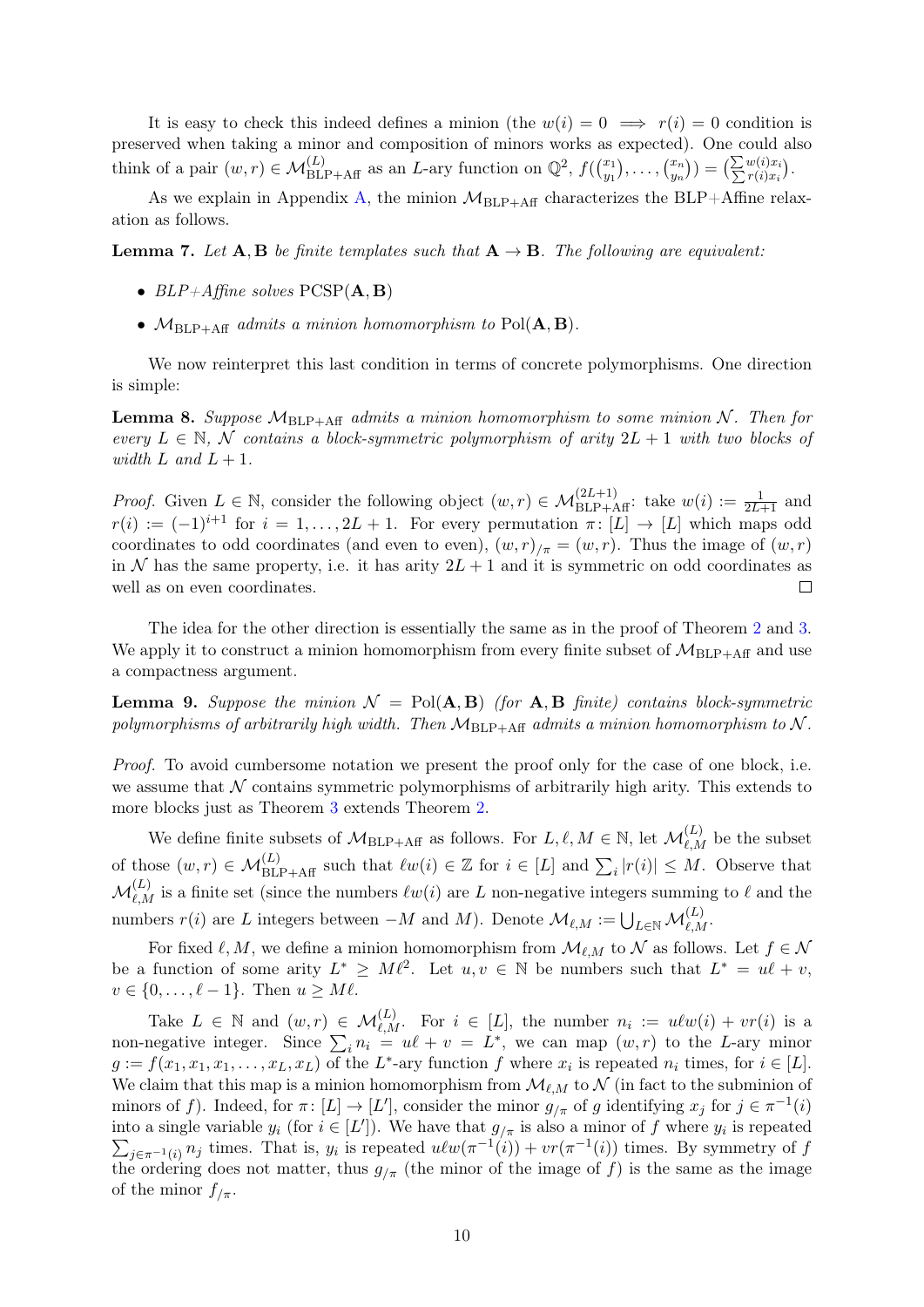We conclude with a compactness argument similar to that of Remark 7.13 in  $|BBKO19|$ . For  $k \in \mathbb{N}$ , let  $\mathcal{M}_k := \bigcup_{L \leq k} \mathcal{M}_{k, k}^{(L)}$ . Then  $\mathcal{M}_k$  is finite,  $\mathcal{M}_k \subseteq \mathcal{M}_{k+1}$  and  $\bigcup_{k \in \mathbb{N}} \mathcal{M}_k = \mathcal{M}_{\text{BLP+Aff}}$ . Consider the possible minion homomorphisms from  $\mathcal{M}_k$  to  $\mathcal{N}$ , or more precisely, restrictions of homomorphisms obtained above to  $\mathcal{M}_k$  (since  $\mathcal{M}_k$  itself is technically not a minion). There are only finitely many possible such restrictions  $\mathcal{M}_k \to \mathcal{N}$ , because  $\mathcal{M}_k$  is finite, the arities of images in  $\mathcal N$  are bounded, and hence the number of possible images in  $\mathcal N$  is also finite. Consider an infinite tree with restrictions from any  $\mathcal{M}_k$  to  $\mathcal N$  as nodes, the trivial map from  $\mathcal M_0 = \emptyset$ being the root, and the parent of a function  $\mathcal{M}_{k+1} \to \mathcal{N}$  being its restriction to  $\mathcal{M}_k$ . This is an infinite tree (because for each  $k$  we have some minion homomorphism from a superset of  $\mathcal{M}_k$  to  $\mathcal{N}$ ) that is connected (because everyone is connected through its ancestors to the root) and finitely branching (because there are only finitely many restrictions  $\mathcal{M}_k \to \mathcal{N}$ , for any fixed k). Therefore, by König's lemma, the tree contains an infinite path  $\zeta_k : \mathcal{M}_k \to \mathcal{N}$  of homomorphisms that are restrictions of each other. Their union is then a homomorphism from  $\bigcup_{k\in\mathbb{N}}\mathcal{M}_k=\mathcal{M}_{\operatorname{BLP+Aff}}$  to  $\mathcal{N}.$ □

This concludes the proof of Theorem [4.](#page-8-0)

# 6 Concluding Thoughts

We conclude with a few natural directions of future inquiry raised by this work.

Inspecting the proofs of Theorems [2](#page-5-0) and [3,](#page-6-0) in order to yield a search algorithm (and not just a decision algorithm), it would suffice to compute:

$$
X_i := f(\ldots, \underbrace{a, \ldots, a}_{W_i(a) \text{ times}}, \ldots).
$$

In previous work [\[BG19\]](#page-13-3), Brakensiek and Guruswami circumvented this problem by assuming that f has special structure (such as being a threshold function, etc.). Even then, we often only assumed that you had oracle access to the structure of f. Thus, except for some simple cases studied in the paper, truly polynomial-time search algorithms remain elusive. Perhaps one could hope for a search algorithm like the decision algorithm presented in this paper which is oblivious to the underlying polymorphisms (as long as they are symmetric/block-symmetric).

Question. Is there an "oblivious" polynomial-time algorithm for the search version of Promise CSPs with infinitely many symmetric polymorphisms?

We note that an oblivious polynomial-time algorithm is also not known for the search version of Promise CSPs with symmetric polymorphisms of all arities (which capture the power of BLP [\[BBKO19,](#page-13-5) Theorem 7.9]) and for the search version of Promise CSPs with alternating polymorphisms of all odd arities (which capture the power of the affine relaxation [\[BBKO19,](#page-13-5) Theorem 7.19]).

Otherwise, one could hope to prove a "structure theorem" that every Promise CSP with infinitely many symmetric polymorphisms also has an infinite threshold-periodic family. As [\[BG19\]](#page-13-3) shows, such polymorphisms can get exceedingly complicated, suggesting that such a characterization may only be possible in the Boolean case.

Question. Does every Boolean PCSP with infinitely many symmetric polymorphisms have an infinite threshold-periodic family?

Even without a structure theorem, one could perhaps hope to compute the pertinent values of f "on the fly," but this seems difficult in our current formulation as the arity of f could be exponentially large in the input size!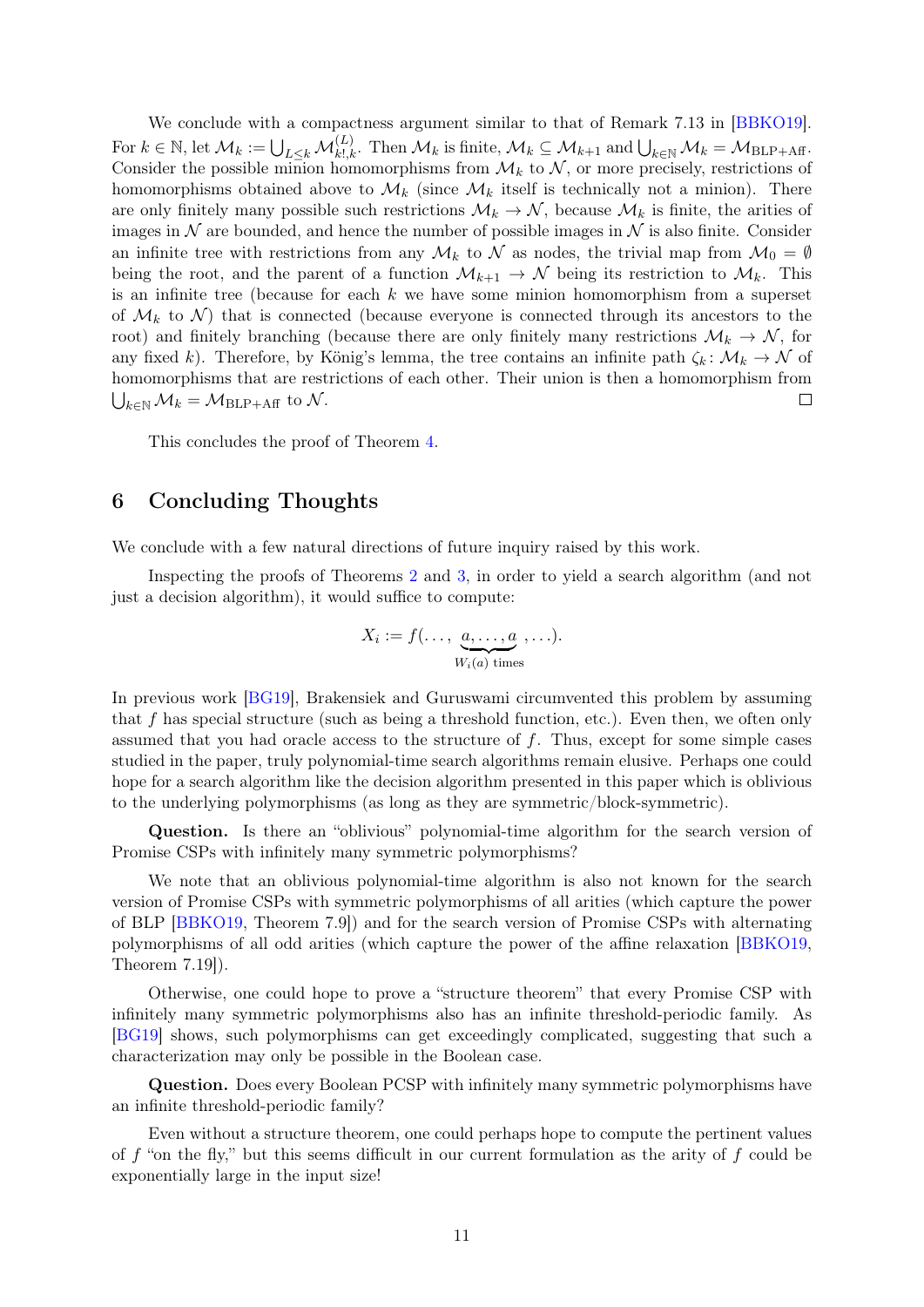While Theorem [4](#page-8-0) characterizes the power of the BLP+Affine algorithm, it is still worthwhile to ask how this compares to other classes of templates, in particular those studied for non-promise CSPs. The following example of a simple template not solved by the BLP+Affine relaxation was communicated to us by Jakub Opršal.

**Example 10.** Let **A** be the disjoint union of a directed 2-cycle  $\{0,1\}$  and a directed 3-cycle  $\{0', 1', 2'\}$ . Then **A** is tractable template (i.e. PCSP(**A**, **A**) is solvable in polynomial time, in fact Pol( $\bf{A}, \bf{A}$ ) has cyclic polymorphisms of every prime arity  $p > 3$ ) but has no non-trivial block-symmetric polymorphisms.

*Proof.* To see it admits no block-symmetric polymorphisms  $f$  of width greater than one, observe that every such width can be represented as  $2n + 3n'$  for some  $n, n' \in \mathbb{N}$ , hence every block can be filled with *n* copies of values 0, 1 and *n'* copies of  $0', 1', 2'$ , giving some input  $\bar{v}$  to f. But f should give the same output on the input  $\bar{v}^{\oplus 1}$  consisting of n copies of 1,0 and n' copies of 1', 2', 0'. Since  $(v_i, v_i^{\oplus 1})$  is an arc of **A** for every i and since f is a polymorphism,  $(f(\bar{v}), f(\bar{v}^{\oplus 1}))$ would be a loop in **A**, a contradiction.

We now observe that  $PCSP(A, A)$  has a straightforward polynomial time algorithm. For each connected component of constraints, the variables must map to either  $\{0,1\}$  or  $\{0',1',2'\}$ . The first case is equivalent to testing if the graph of constraints is bipartite. The latter can be done by a breath-first search which checks that all directed cycles have length a multiple of 3.  $\Box$ 

We also know that since  $Pol(A, A)$  has a majority polymorphism (simply let  $f(x, y, z)$ ) output x if  $x = y$  and z otherwise), PCSP( $\bf{A}, \bf{A}$ ) can be solved in polynomial time via the (2,3)consistency algorithm, 3-rounds of Sherali-Adams, or the canonical SDP relaxation (see also [\[BK14,](#page-13-6) [TZ17,](#page-14-9) [BKW17\]](#page-14-1)). Informally, these relaxations ensure that there are locally consistent assignments to every (constant-sized) subset of variables. This consistency is quite powerful. For instance, 2-SAT can be solved by the BLP+Affine relaxation or 3 rounds of Sherali-Adams, but not the BLP by itself. This suggests the tantalising possibility that an analogous hierarchy could provide a uniform algorithm for all tractable non-promise CSPs.

Question. Which (decision) promise CSPs can be solved via constantly many rounds of the Sherali-Adams hierarchy for the BLP+Affine relaxation? Does this capture all tractable non-promise CSPs?

# Acknowledgments

We thank Libor Barto, Andrei Krokhin, and Jakub Opršal for useful comments and encouragement. We also thank anonymous reviewers for many helpful comments.

# <span id="page-11-0"></span>A From relaxations to minion homomorphisms

In this section, we formally define the minion  $\mathcal{Q}_{conv}$  and explain how free structures relate minions to BLP and Affine relaxations. We carry over the notation from Section [5.](#page-8-1)

**Definition 11.** The minion  $\mathcal{Q}_{conv}$  is defined as follows: for  $L \in \mathbb{N}$ , the "L-ary object" of the minion are

$$
\mathcal{Q}_{conv}^{(L)} := \{ w : [L] \to \mathbb{Q}_{\geq 0} \mid \sum_{i \in [L]} w(i) = 1 \};
$$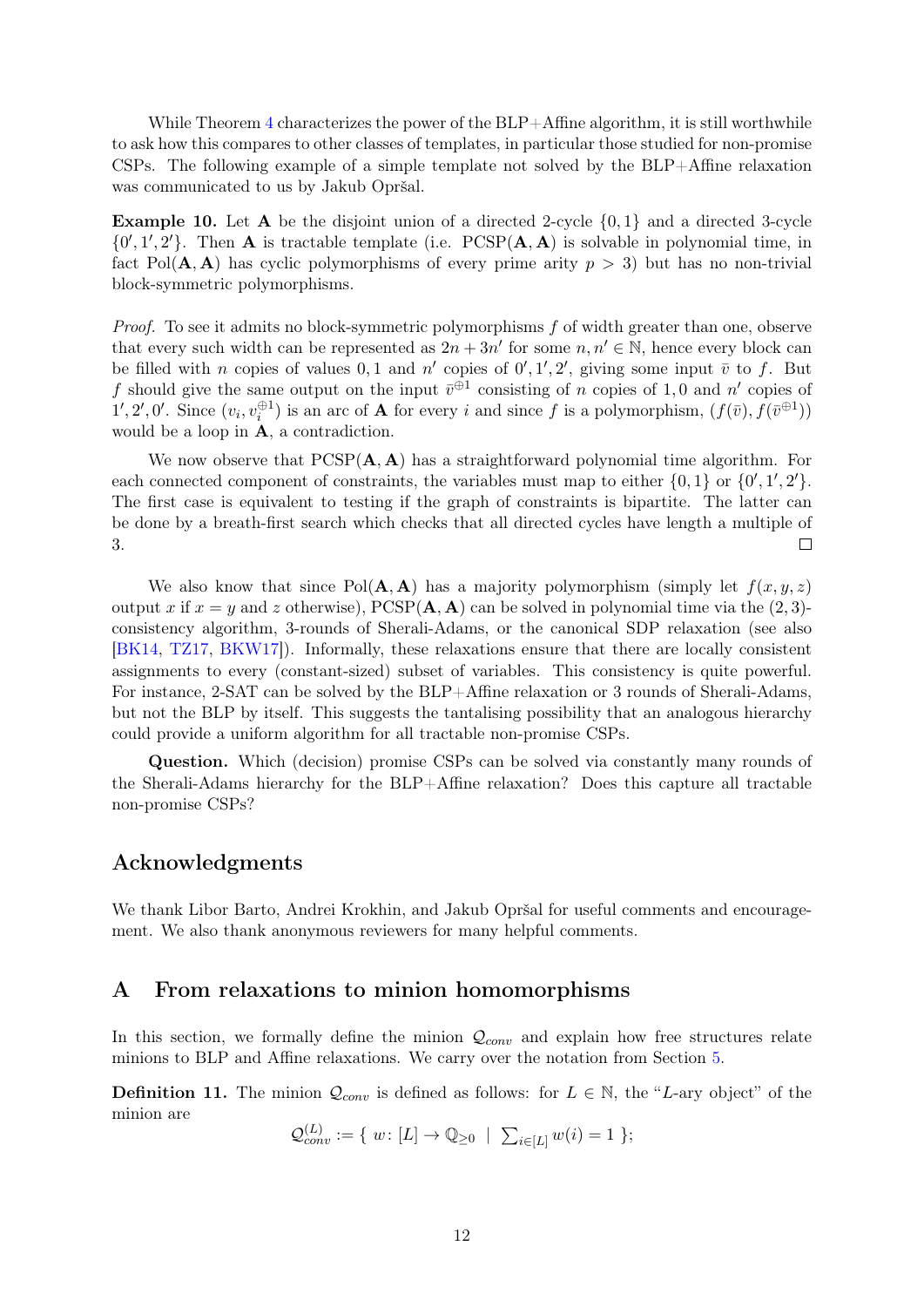for  $\pi \colon [L] \to [L']$  and  $w \in \mathcal{Q}_{conv}^{(L)}$ , we define the minor  $w_{/\pi}$  of w as

$$
w_{/\pi}(i) = w(\pi^{-1}(i)) = \sum_{j \in \pi^{-1}(i)} w(j).
$$

Let us describe how  $\mathcal{Q}_{conv}$  characterizes the power of the basic linear programming relaxation; the case of  $BLP+Affine$  will be entirely analogous. Recall that for an instance  $X$  of PCSP( $\mathbf{A}, \mathbf{B}$ ), a solution to the BLP relaxation assigns to each variable  $i \in X$  a distribution  $w_i: A \to \mathbb{Q}_{\geq 0}$  with  $\sum_{a \in A} w_i(a) = 1$ . It also assigns to each constraint j of **X** a distribution over satisfying assignments  $p_j: R^A \to \mathbb{Q}_{\geq 0}$  with sum 1. Finally, the relaxation requires that for a variable *i* in a constraint *j* of **X**, the assignment of  $a \in A$  to *i* has value  $w_i(a) = \sum_y p_j(y)$ , where the sum runs over all satisfying assignments  $y \in R^A$  of the constraint where the variable i takes value a.

In other words,  $w_i(a) = p_j(\pi^{-1}(a))$ , where  $\pi = \pi_{j \to i}: R^A \to A$  maps a satisfying assignment y to the value of variable i in constraint j. That is,  $w_i$ , as an object of  $\mathcal{Q}_{conv}^{[A]}$ , is required to be the minor of  $p_j \in \mathcal{Q}_{conv}^{R^A}$  obtained from  $\pi$ . Thus the BLP relaxation of **X** is satisfiable if and only if one can assign some  $w_i \in \mathcal{Q}_{conv}^{|\mathcal{A}|}$  to each variable  $i \in X$  so that the following holds for every constraint j of **X**: there is a  $p_j \in \mathcal{Q}_{conv}^{[R^A]}$  such that for all variables i in j,  $w_i = p_j/\pi_{j \to i}$ . This can be phrased as the existence of a homomorphism from  $X$  to the following structure.

<span id="page-12-0"></span>**Definition 12.** For a template **A**, the *free structure*  $\mathbb{F}_{conv}(\mathbf{A})$  is a template with domain  $\mathcal{Q}_{conv}^{[A]}$ . For each relation  $R^A$  of arity k in **A**, there is a relation  $R^F$  of the same arity in  $\mathbb{F}_{BLP+Aff}(A)$ defined as follows:  $w_1, \ldots, w_k \in \mathcal{Q}_{conv}^{(|A|)}$  are in the relation  $R^{\mathbb{F}}$  if there is some  $p \in \mathcal{Q}_{conv}^{(|R^A|)}$  such that for each  $i \in [k]$ ,  $w_i = p/\pi_i$ . Here  $\pi_i: R^A \to A$  maps  $y \in R^A \subseteq A^k$  to its *i*-th coordinate  $y[i] \in A$ .

In essence, the free structure encodes the  $BLP+Affine$  relaxation of  $A$  as a CSP template.

Let us write  $X \to A$  if there exists a homomorphism from X to A. We can now say formally: an instance **X** of PCSP( $\mathbf{A}, \mathbf{B}$ ) has a satisfiable BLP relaxation if and only if  $\mathbf{X} \to \mathbb{F}_{conv}(\mathbf{A})$ . Thus the BLP relaxation solves  $PCSP(A, B)$  (as in Definition [1\)](#page-4-7) if and only if for every instance  $X, X \to \mathbb{F}_{conv}(A)$  implies  $X \to B$ . A standard compactness argument shows that this, in turn, is equivalent to  $\mathbb{F}_{conv}(\mathbf{A}) \to \mathbf{B}$ .

A fundamental property of free structures is that the condition  $\mathbb{F}_{conv}(\mathbf{A}) \to \mathbf{B}$  is equivalent to the existence of a minion homomorphism from  $Q_{conv}$  to Pol( $\bf{A}, \bf{B}$ ) (Lemma 4.4 in [\[BBKO19\]](#page-13-5)). Finally, this last condition can be proved equivalent to the existence of symmetric polymorphisms of all arities  $Pol(\mathbf{A}, \mathbf{B})$ , concluding the characterization of the power of BLP for PCSPs:

**Theorem 13** (Theorem 7.9 in [\[BBKO19\]](#page-13-5)). Let **A**, **B** be finite templates such that  $\mathbf{A} \to \mathbf{B}$ . The following are equivalent:

- BLP solves  $PCSP(A, B)$  (as in Definition [1\)](#page-4-7),
- $\forall$ **x**  $X \to \mathbb{F}_{conv}(A) \implies X \to B$ .
- $\mathbb{F}_{conv}(\mathbf{A}) \to \mathbf{B}$ ,
- $Q_{conv}$  admits a minion homomorphism to Pol( $A, B$ ),
- $Pol(A, B)$  contains symmetric polymorphisms of every arity.

All this extends straightforwardly to the BLP+Affine relaxation, except for the last step. The definition of the free structure (Definition [12\)](#page-12-0) applies to any minion M in place of  $Q_{conv}$ ,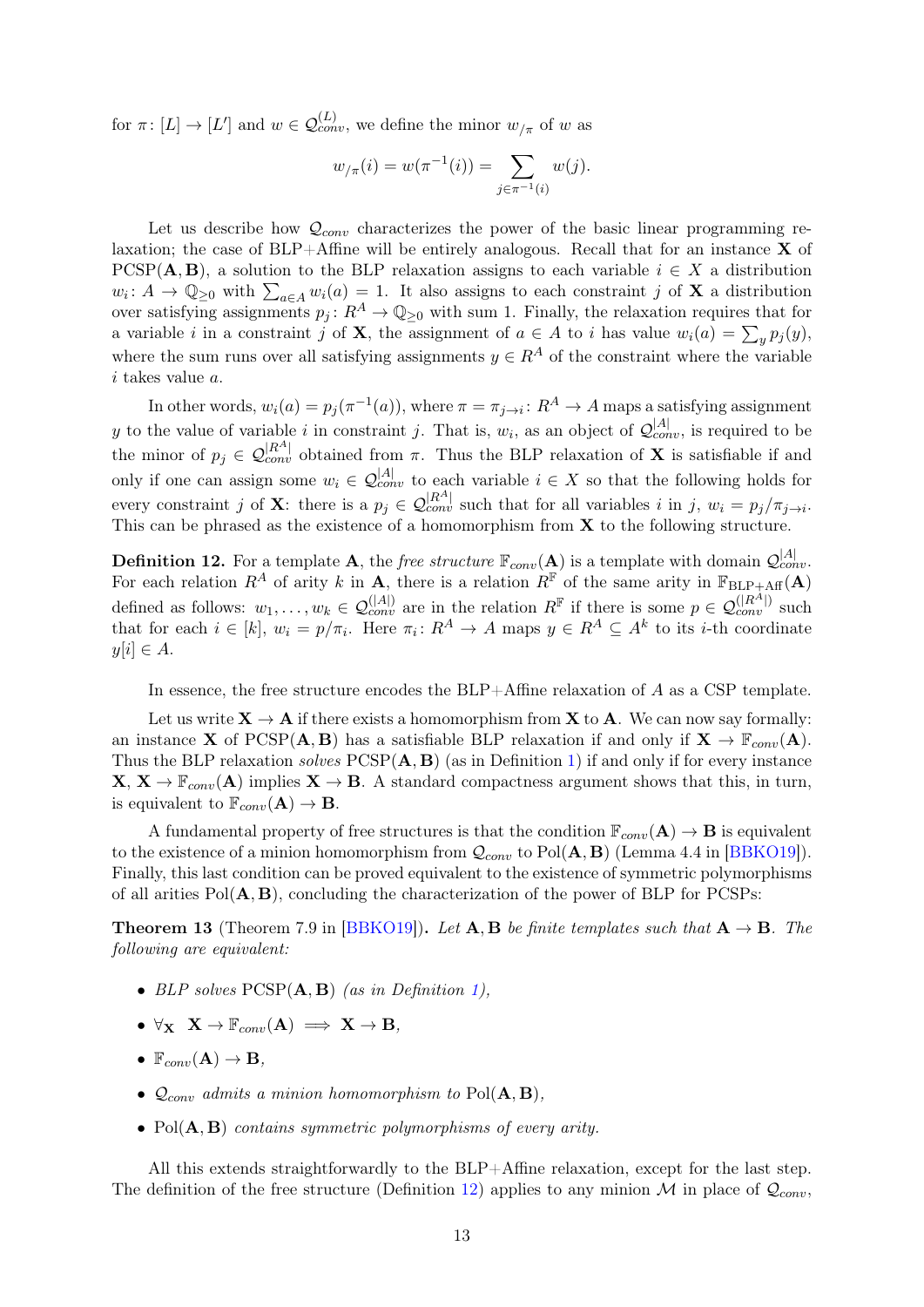giving a template  $\mathbb{F}_{\mathcal{M}}(A)$ . We define an appropriate minion  $\mathcal{M}_{BLP+Aff}$  in Section [5](#page-8-1) and we denote  $\mathbb{F}_{BLP+Aff}(A)$  as a shorthand for  $\mathbb{F}_{M_{BLP+Aff}}(A)$ . Exactly as before, a simple compactness argument and Lemma 4.4 from [\[BBKO19\]](#page-13-5) imply the following:

**Lemma 14.** Let  $A, B$  be finite templates such that  $A \rightarrow B$ . The following are equivalent:

- $BLP+A$  ffine solves  $PCSP(\mathbf{A}, \mathbf{B})$ ,
- $\forall$ **X**  $X \rightarrow \mathbb{F}_{BLP+Aff}(A) \implies X \rightarrow B$ .
- $\mathbb{F}_{BLP+Aff}(\mathbf{A}) \to \mathbf{B}$ ,
- $M_{BLP+Aff}$  admits a minion homomorphism to Pol( $A, B$ ).

This lemma is used in Section [5.](#page-8-1)

Let us note that in [\[BBKO19\]](#page-13-5), the Affine relaxation alone was similarly characterized by the minion  $\mathcal{Z}_{\text{aff}}$ , defined analogously to  $\mathcal{Q}_{conv}$ , except with integer (not necessarily non-negative) coefficients: the L-ary objects are  $r: [L] \to \mathbb{Z}$  such that  $\sum_{i \in [L]} r(i) = 1$ .

### References

- <span id="page-13-1"></span>[AGH17] Per Austrin, Venkatesan Guruswami, and Johan Håstad.  $(2+(\epsilon))$ -Sat Is NP-hard. SIAM J. Comput., 46(5):1554–1573, 2017.
- <span id="page-13-5"></span>[BBKO19] Libor Barto, Jakub Bulín, Andrei Krokhin, and Jakub Opršal. Algebraic approach to promise constraint satisfaction.  $arXiv:1811.00970$  [cs, math], 2019.
- <span id="page-13-0"></span>[BD06] Andrei Bulatov and Víctor Dalmau. A Simple Algorithm for Mal'tsev Constraints. SIAM J. Comput., 36(1):16–27, July 2006.
- <span id="page-13-2"></span>[BG18] Joshua Brakensiek and Venkatesan Guruswami. Promise Constraint Satisfaction: Structure Theory and a Symmetric Boolean Dichotomy. In Artur Czumaj, editor, Proceedings of the Twenty-Ninth Annual ACM-SIAM Symposium on Discrete Algorithms, SODA 2018, New Orleans, LA, USA, January 7-10, 2018, pages 1782–1801. SIAM, 2018. Full version available as ECCC TR16-183.
- <span id="page-13-3"></span>[BG19] Joshua Brakensiek and Venkatesan Guruswami. An Algorithmic Blend of LPs and Ring Equations for Promise CSPs. In Proceedings of the Thirtieth Annual ACM-SIAM Symposium on Discrete Algorithms, SODA '19, pages 436–455, Philadelphia, PA, USA, 2019. Society for Industrial and Applied Mathematics.
- [BG20] Joshua Brakensiek and Venkatesan Guruswami. Symmetric polymorphisms and efficient decidability of PCSPs. In Proceedings of the 31st Annual ACM-SIAM Symposium on Discrete Algorithms (SODA'20), pages 297–304. SIAM, 2020. arXiv:1907.04383.
- <span id="page-13-6"></span>[BK14] Libor Barto and Marcin Kozik. Constraint Satisfaction Problems Solvable by Local Consistency Methods. Journal of the ACM, 61(1):3:1–3:19, January 2014.
- <span id="page-13-4"></span>[BKO19] Jakub Bulín, Andrei Krokhin, and Jakub Opršal. Algebraic Approach to Promise Constraint Satisfaction. In Proceedings of the 51st Annual ACM SIGACT Symposium on Theory of Computing, STOC 2019, pages 602–613, New York, NY, USA, 2019. ACM.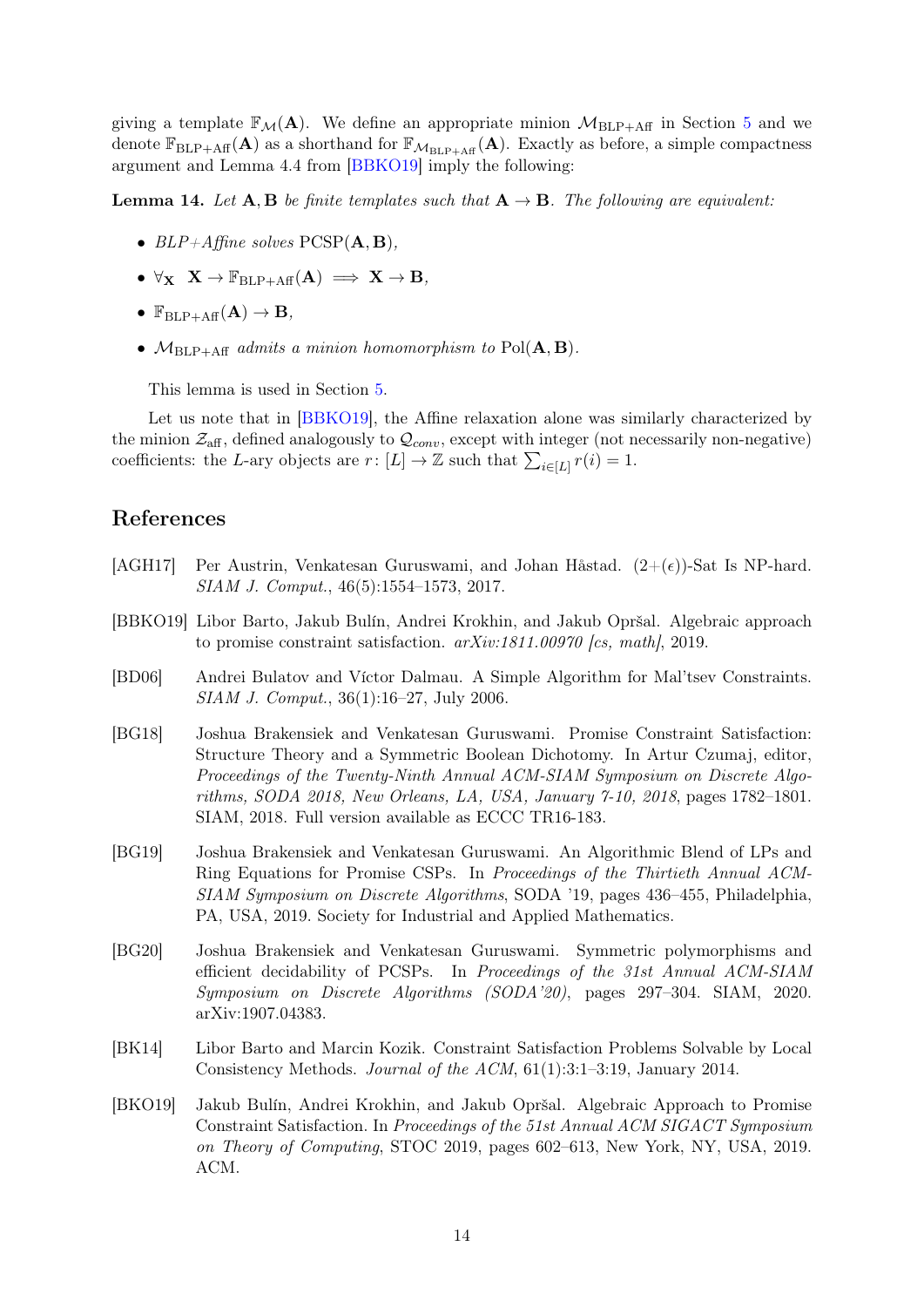- <span id="page-14-1"></span>[BKW17] Libor Barto, Andrei Krokhin, and Ross Willard. Polymorphisms, and How to Use Them. Schloss Dagstuhl - Leibniz-Zentrum fuer Informatik GmbH, Wadern/Saarbruecken, Germany, 2017.
- <span id="page-14-4"></span>[BOP18] Libor Barto, Jakub Opršal, and Michael Pinsker. The wonderland of reflections. Israel Journal of Mathematics, 223(1):363–398, February 2018.
- <span id="page-14-0"></span>[Bul02] Andrei A. Bulatov. Mal'tsev constraints are tractable. Electronic Colloquium on Computational Complexity (ECCC), (034), 2002.
- [Bul17] Andrei A. Bulatov. A Dichotomy Theorem for Nonuniform CSPs. In Chris Umans, editor, 58th IEEE Annual Symposium on Foundations of Computer Science, FOCS 2017, Berkeley, CA, USA, October 15-17, 2017, pages 319–330. IEEE Computer Society, 2017.
- <span id="page-14-7"></span>[FKOS19] Miron Ficak, Marcin Kozik, Miroslav Olšák, and Szymon Stankiewicz. Dichotomy for Symmetric Boolean PCSPs. In Christel Baier, Ioannis Chatzigiannakis, Paola Flocchini, and Stefano Leonardi, editors, 46th International Colloquium on Automata, Languages, and Programming (ICALP 2019), volume 132 of Leibniz International Proceedings in Informatics (LIPIcs), pages 57:1–57:12, Dagstuhl, Germany, 2019. Schloss Dagstuhl–Leibniz-Zentrum fuer Informatik.
- [FV98] Tomás Feder and Moshe Y. Vardi. The Computational Structure of Monotone Monadic SNP and Constraint Satisfaction: A Study through Datalog and Group Theory. SIAM J. Comput., 28(1):57–104, 1998.
- <span id="page-14-10"></span>[GLS93] Martin Grötschel, László Lovász, and Alexander Schrijver. Geometric Algorithms and Combinatorial Optimization, volume 2. Springer Science & Business Media, 1993.
- <span id="page-14-11"></span>[KB79] Ravindran Kannan and Achim Bachem. Polynomial Algorithms for Computing the Smith and Hermite Normal Forms of an Integer Matrix. SIAM Journal on Computing, 8(4):499–507, November 1979.
- <span id="page-14-2"></span>[KO19] Andrei Krokhin and Jakub Opršal. The complexity of 3-colouring H-colourable graphs. In Proceedings of the 60th Annual IEEE Symposium on Foundations of Computer Science (FOCS'19). IEEE, 2019. arXiv:1904.03214.
- <span id="page-14-5"></span>[KOT+12] Gábor Kun, Ryan O'Donnell, Suguru Tamaki, Yuichi Yoshida, and Yuan Zhou. Linear programming, width-1 CSPs, and robust satisfaction. In Shafi Goldwasser, editor, Innovations in Theoretical Computer Science 2012, Cambridge, MA, USA, January 8-10, 2012, pages 484–495. ACM, 2012.
- <span id="page-14-8"></span>[RS09] P. Raghavendra and D. Steurer. How to Round Any CSP. In 2009 50th Annual IEEE Symposium on Foundations of Computer Science, pages 586–594, October 2009.
- <span id="page-14-6"></span>[Sch78] Thomas J. Schaefer. The Complexity of Satisfiability Problems. In Proceedings of the Tenth Annual ACM Symposium on Theory of Computing, STOC '78, pages 216–226. ACM, 1978.
- <span id="page-14-9"></span>[TZ17] Johan Thapper and Stanislav Živný. The Power of Sherali–Adams Relaxations for General-Valued CSPs. SIAM Journal on Computing, 46(4):1241–1279, 2017.
- <span id="page-14-3"></span>[WZ20] Marcin Wrochna and Stanislav Živný. Improved hardness for H-colourings of Gcolourable graphs. In Proceedings of the 31st Annual ACM-SIAM Symposium on Discrete Algorithms (SODA'20), pages 1426–1435. SIAM, 2020. arXiv:1907.00872.